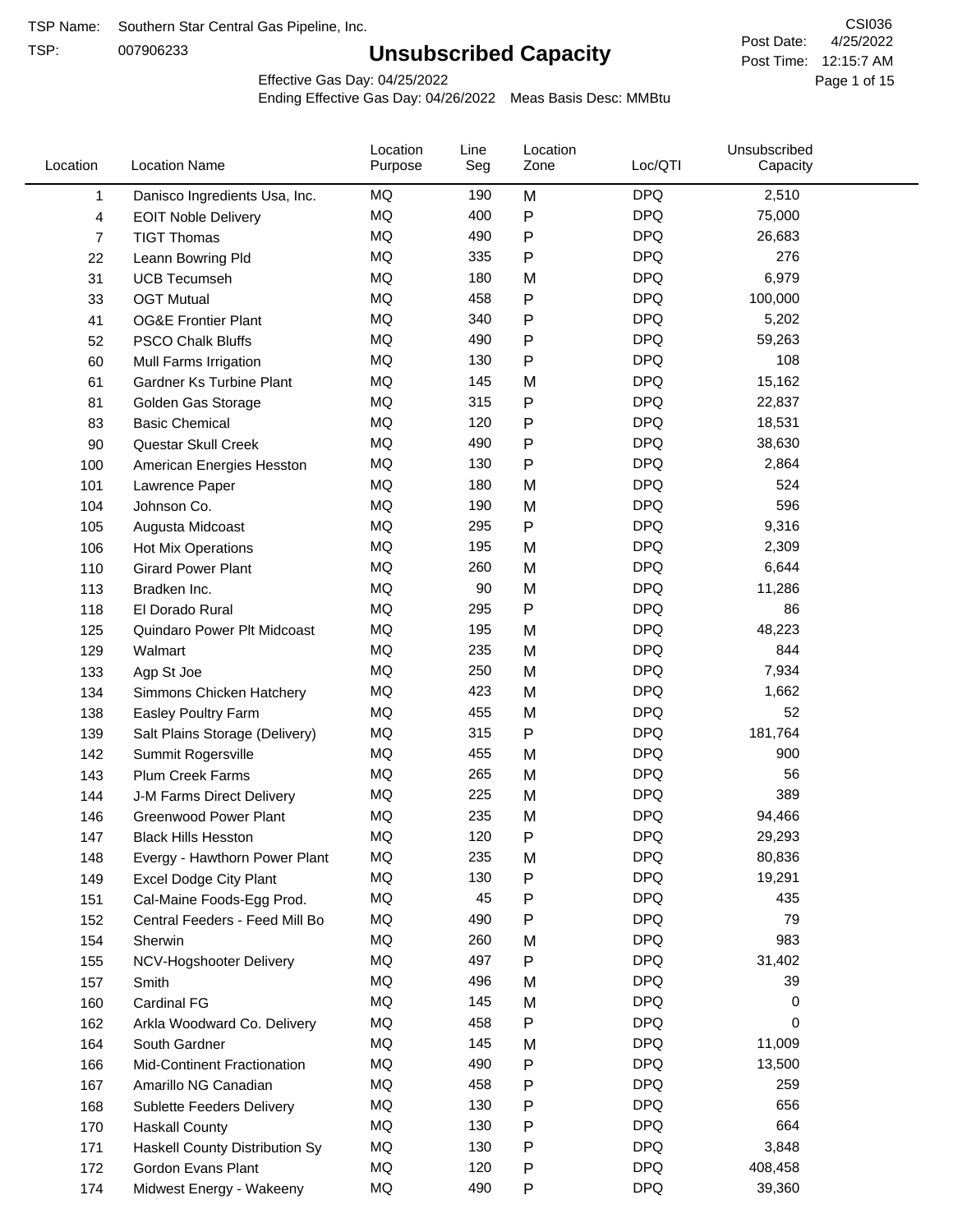TSP:

# **Unsubscribed Capacity**

4/25/2022 Page 2 of 15 Post Time: 12:15:7 AM CSI036 Post Date:

Effective Gas Day: 04/25/2022

| Location | <b>Location Name</b>                  | Location<br>Purpose | Line<br>Seg | Location<br>Zone | Loc/QTI    | Unsubscribed<br>Capacity |  |
|----------|---------------------------------------|---------------------|-------------|------------------|------------|--------------------------|--|
| 175      | <b>Industrial Park</b>                | MQ                  | 455         | M                | <b>DPQ</b> | 18,613                   |  |
| 176      | Uc Flint Oaks Hunt Club               | MQ                  | 498         | M                | <b>DPQ</b> | 3                        |  |
| 178      | ONG-Enid                              | MQ                  | 405         | ${\sf P}$        | <b>DPQ</b> | 6,050                    |  |
| 179      | <b>ONG-SW Oklahoma City</b>           | <b>MQ</b>           | 340         | P                | <b>DPQ</b> | 33,833                   |  |
| 180      | <b>Superior Carney</b>                | <b>MQ</b>           | 390         | P                | <b>DPQ</b> | 12,290                   |  |
| 181      | DCP NW Booster                        | <b>MQ</b>           | 390         | P                | <b>DPQ</b> | 3,761                    |  |
| 183      | <b>DCP West Edmond</b>                | <b>MQ</b>           | 400         | P                | <b>DPQ</b> | 2,865                    |  |
| 184      | <b>Constellation NewEnergy -</b>      | MQ                  | 493         | M                | <b>DPQ</b> | 1,847                    |  |
| 185      | <b>Constellation NewEnergy -</b>      | MQ                  | 333         | P                | <b>DPQ</b> | 3,502                    |  |
| 186      | Dennis Langley                        | MQ                  | 190         | M                | <b>DPQ</b> | 239                      |  |
| 189      | Dogwood Energy Power Plant            | <b>MQ</b>           | 235         | M                | <b>DPQ</b> | 118,246                  |  |
| 193      | <b>KGS Cessna Delivery</b>            | MQ                  | 120         | P                | <b>DPQ</b> | 5,410                    |  |
| 195      | <b>Black Hills Lyons</b>              | <b>MQ</b>           | 45          | P                | <b>DPQ</b> | 4,300                    |  |
| 197      | High Plains Ranch, LLC                | <b>MQ</b>           | 130         | P                | <b>DPQ</b> | 1,180                    |  |
| 198      | West Drumright                        | <b>MQ</b>           | 390         | P                | <b>DPQ</b> | 3,216                    |  |
| 202      | Evergy - West Gardner                 | <b>MQ</b>           | 145         | M                | <b>DPQ</b> | 96,401                   |  |
| 203      | <b>Black Hills- Southern Terminal</b> | MQ                  | 333         | P                | <b>DPQ</b> | 65                       |  |
| 204      | Welch                                 | MQ                  | 225         | M                | <b>DPQ</b> | 290                      |  |
| 206      | Arma-Girard-Pittsburg                 | <b>MQ</b>           | 260         | M                | <b>DPQ</b> | 29,402                   |  |
| 207      | Cher-Scam-W. Min-Carona-              | MQ                  | 260         | M                | <b>DPQ</b> | 546                      |  |
| 208      | <b>KGST Alden Interconnect</b>        | <b>MQ</b>           | 490         | P                | <b>DPQ</b> | 25,000                   |  |
| 501      | <b>Arkansas City</b>                  | <b>MQ</b>           | 333         | M                | <b>DPQ</b> | 16,895                   |  |
| 510      | Clearwater                            | <b>MQ</b>           | 120         | P                | <b>DPQ</b> | 492                      |  |
| 512      | <b>Conway Springs</b>                 | <b>MQ</b>           | 120         | P                | <b>DPQ</b> | 1,499                    |  |
| 525      | Harper                                | <b>MQ</b>           | 120         | P                | <b>DPQ</b> | 7,336                    |  |
| 530      | Kiowa                                 | <b>MQ</b>           | 315         | P                | <b>DPQ</b> | 1,217                    |  |
| 540      | Oxford                                | <b>MQ</b>           | 333         | P                | <b>DPQ</b> | 6,335                    |  |
| 590      | Wellington                            | <b>MQ</b>           | 333         | P                | <b>DPQ</b> | 14,713                   |  |
| 610      | <b>Ks Prd Domestics</b>               | <b>MQ</b>           | 120         | P                | <b>DPQ</b> | 82                       |  |
| 620      | <b>Ok Prd Domestics</b>               | <b>MQ</b>           | 400         | P                | <b>DPQ</b> | 45                       |  |
| 710      | <b>Ks Mkt Domestics</b>               | <b>MQ</b>           | 90          | M                | <b>DPQ</b> | 961                      |  |
| 720      | <b>Ok Mkt Domestics</b>               | MQ                  | 225         | M                | <b>DPQ</b> | 44                       |  |
| 730      | Mo Mkt Domestics                      | MQ                  | 455         | M                | <b>DPQ</b> | 8                        |  |
| 904      | Arnett                                | <b>MQ</b>           | 458         | ${\sf P}$        | <b>DPQ</b> | 1,069                    |  |
| 912      | Capron                                | <b>MQ</b>           | 315         | P                | <b>DPQ</b> | 110                      |  |
| 1103     | Olathe, KS                            | <b>MQ</b>           | 190         | M                | <b>DPQ</b> | 92                       |  |
| 2008     | Barnsdall                             | <b>MQ</b>           | 357         | P                | <b>DPQ</b> | 839                      |  |
| 2009     | <b>Bartlesville &amp; Dewey</b>       | <b>MQ</b>           | 357         | P                | <b>DPQ</b> | 47,112                   |  |
| 2016     | Delaware                              | <b>MQ</b>           | 497         | P                | <b>DPQ</b> | 224                      |  |
| 2056     | Nowata                                | <b>MQ</b>           | 497         | ${\sf P}$        | <b>DPQ</b> | 7,113                    |  |
| 2064     | Pawhuska                              | <b>MQ</b>           | 334         | P                | <b>DPQ</b> | 7,755                    |  |
| 2101     | Vinita                                | <b>MQ</b>           | 225         | M                | <b>DPQ</b> | 7,655                    |  |
| 3504     | Alden                                 | MQ                  | 490         | ${\sf P}$        | <b>DPQ</b> | 185                      |  |
| 3508     | Barnard                               | <b>MQ</b>           | 265         | M                | <b>DPQ</b> | 157                      |  |
| 3512     | Chase                                 | <b>MQ</b>           | 45          | ${\sf P}$        | <b>DPQ</b> | 340                      |  |
| 3520     | Ellsworth                             | <b>MQ</b>           | 265         | M                | <b>DPQ</b> | 1,692                    |  |
| 3524     | Frederick                             | <b>MQ</b>           | 265         | M                | <b>DPQ</b> | 60                       |  |
| 3528     | Geneseo                               | <b>MQ</b>           | 265         | M                | <b>DPQ</b> | 712                      |  |
| 3544     | Kanopolis                             | <b>MQ</b>           | 265         | M                | <b>DPQ</b> | 457                      |  |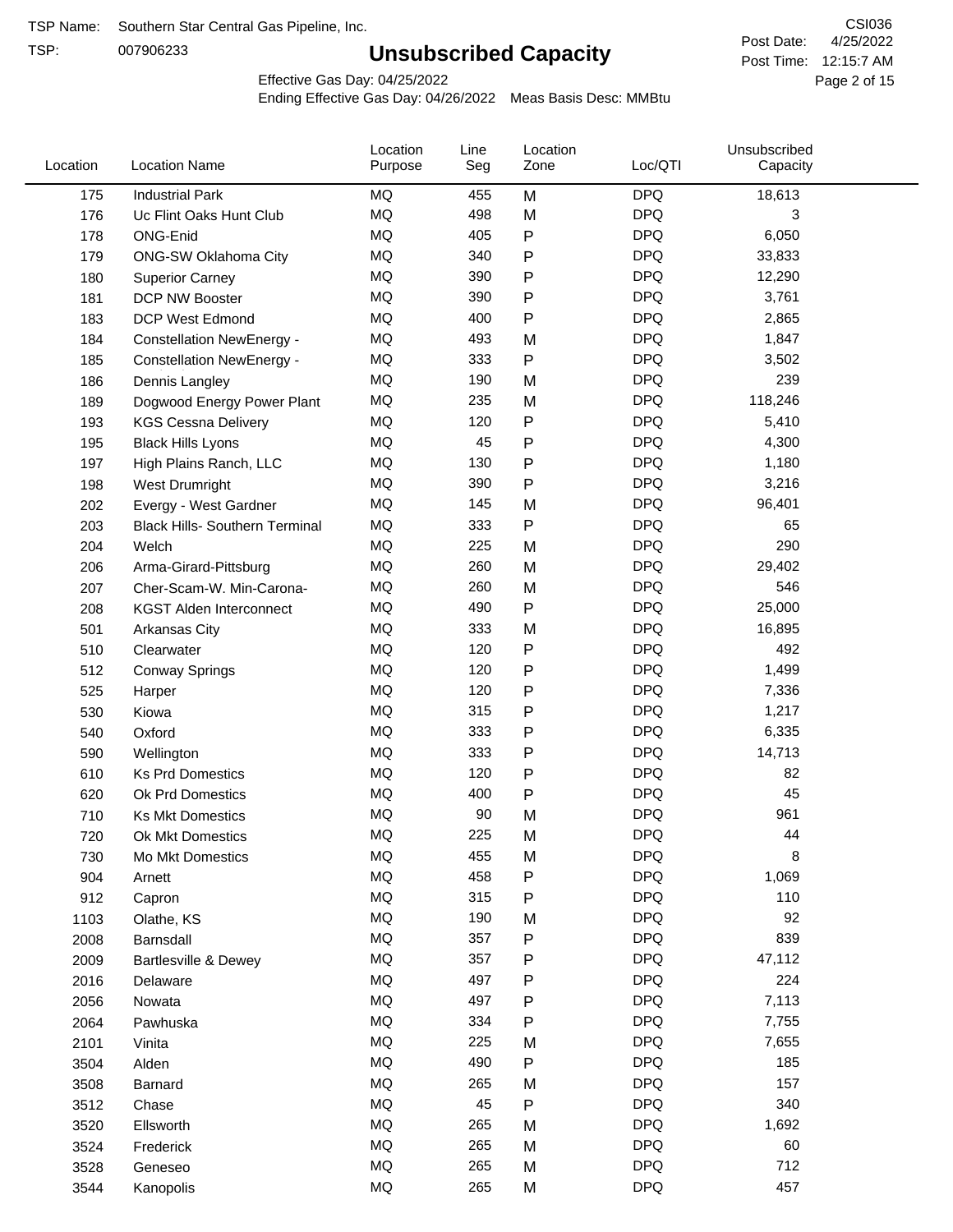TSP:

# **Unsubscribed Capacity**

4/25/2022 Page 3 of 15 Post Time: 12:15:7 AM CSI036 Post Date:

Unsubscribed

Effective Gas Day: 04/25/2022

Location

Ending Effective Gas Day: 04/26/2022 Meas Basis Desc: MMBtu

Line

Location

| Location | <b>Location Name</b>      | Purpose        | Seg | Zone      | Loc/QTI    | Capacity |  |
|----------|---------------------------|----------------|-----|-----------|------------|----------|--|
| 3548     | Lincoln                   | MQ             | 265 | M         | <b>DPQ</b> | 4,528    |  |
| 3551     | Lucas                     | MQ             | 265 | M         | <b>DPQ</b> | 711      |  |
| 3553     | Luray                     | MQ             | 265 | M         | <b>DPQ</b> | 77       |  |
| 3555     | Minneapolis               | <b>MQ</b>      | 265 | M         | <b>DPQ</b> | 1,424    |  |
| 3572     | Raymond                   | <b>MQ</b>      | 490 | $\sf P$   | <b>DPQ</b> | 75       |  |
| 3576     | Sylvan Grove              | MQ             | 265 | M         | <b>DPQ</b> | 134      |  |
| 3588     | Vesper                    | MQ             | 265 | M         | <b>DPQ</b> | 42       |  |
| 3608     | <b>Beloit</b>             | MQ             | 265 | M         | <b>DPQ</b> | 12,605   |  |
| 3610     | <b>Burr Oak</b>           | <b>MQ</b>      | 265 | M         | <b>DPQ</b> | 168      |  |
| 3612     | Cawker City               | MQ             | 265 | M         | <b>DPQ</b> | 625      |  |
| 3616     | Downs                     | <b>MQ</b>      | 265 | M         | <b>DPQ</b> | 382      |  |
| 3620     | Esbon                     | <b>MQ</b>      | 265 | M         | <b>DPQ</b> | 63       |  |
| 3624     | Formosa                   | MQ             | 265 | M         | <b>DPQ</b> | 120      |  |
| 3628     | Glen Elder                | MQ             | 265 | M         | <b>DPQ</b> | 125      |  |
| 3640     | Jewell                    | MQ             | 265 | M         | <b>DPQ</b> | 66       |  |
| 3648     | Lebanon                   | MQ             | 265 | M         | <b>DPQ</b> | 178      |  |
| 3652     | Mankato                   | MQ             | 265 | M         | <b>DPQ</b> | 1,807    |  |
| 3654     | Montrose                  | MQ             | 265 | M         | <b>DPQ</b> | 192      |  |
| 3660     | Osborne                   | MQ             | 265 | M         | <b>DPQ</b> | 4,776    |  |
| 3676     | Smith Center              | MQ             | 265 | M         | <b>DPQ</b> | 1,401    |  |
| 4812     | Carthage, Jasper, & Lamar | <b>MQ</b>      | 450 | M         | <b>DPQ</b> | 5,570    |  |
| 5002     | East Liberty Receipt      | M <sub>2</sub> | 260 | M         | <b>RPQ</b> | 42,602   |  |
| 6565     | Murray Gil Plant          | MQ             | 120 | $\sf P$   | <b>DPQ</b> | 166,038  |  |
| 6704     | Atlanta                   | <b>MQ</b>      | 333 | M         | <b>DPQ</b> | 107      |  |
| 6706     | Augusta & Leon            | MQ             | 295 | ${\sf P}$ | <b>DPQ</b> | 46,347   |  |
| 6712     | Benton                    | MQ             | 300 | M         | <b>DPQ</b> | 22       |  |
| 6714     | Burden                    | MQ             | 333 | M         | <b>DPQ</b> | 137      |  |
| 6716     | Cambridge                 | MQ             | 333 | M         | <b>DPQ</b> | 83       |  |
| 6720     | Dexter                    | MQ             | 333 | M         | <b>DPQ</b> | 128      |  |
| 6722     | Douglas                   | $\sf{MQ}$      | 295 | ${\sf P}$ | <b>DPQ</b> | 4,069    |  |
| 6724     | El Dorado                 | <b>MQ</b>      | 300 | M         | <b>DPQ</b> | 14,336   |  |
| 6764     | Potwin                    | MQ             | 300 | M         | <b>DPQ</b> | 125      |  |
| 6780     | Towanda                   | $\sf{MQ}$      | 300 | M         | <b>DPQ</b> | 6        |  |
| 6828     | Grenola                   | MQ             | 333 | M         | <b>DPQ</b> | 127      |  |
| 6852     | Madison                   | MQ             | 140 | M         | <b>DPQ</b> | 379      |  |
| 6860     | Olpe                      | MQ             | 140 | M         | <b>DPQ</b> | 129      |  |
| 7158     | <b>OFS Maysville</b>      | M <sub>2</sub> | 385 | ${\sf P}$ | <b>RPQ</b> | 2,486    |  |
| 9012     | Circleville               | MQ             | 90  | M         | <b>DPQ</b> | 133      |  |
| 9020     | Everest                   | MQ             | 90  | M         | <b>DPQ</b> | 167      |  |
| 9024     | Fairview                  | MQ             | 90  | M         | <b>DPQ</b> | 171      |  |
| 9026     | <b>Falls City</b>         | MQ             | 90  | M         | <b>DPQ</b> | 12,490   |  |
| 9032     | Hamlin                    | MQ             | 90  | M         | <b>DPQ</b> | 50       |  |
| 9034     | Hiawatha                  | MQ             | 90  | M         | <b>DPQ</b> | 2,895    |  |
| 9036     | Holton                    | $\sf{MQ}$      | 90  | M         | <b>DPQ</b> | 4,675    |  |
| 9038     | Horton                    | MQ             | 90  | M         | <b>DPQ</b> | 1,821    |  |
| 9040     | Huron                     | MQ             | 90  | M         | <b>DPQ</b> | 30       |  |
| 9042     | Highland & Robinson       | MQ             | 90  | M         | <b>DPQ</b> | 844      |  |
| 9052     | Morrill                   | MQ             | 90  | M         | <b>DPQ</b> | 228      |  |
| 9054     | Muscotah                  | $\sf{MQ}$      | 90  | M         | <b>DPQ</b> | 612      |  |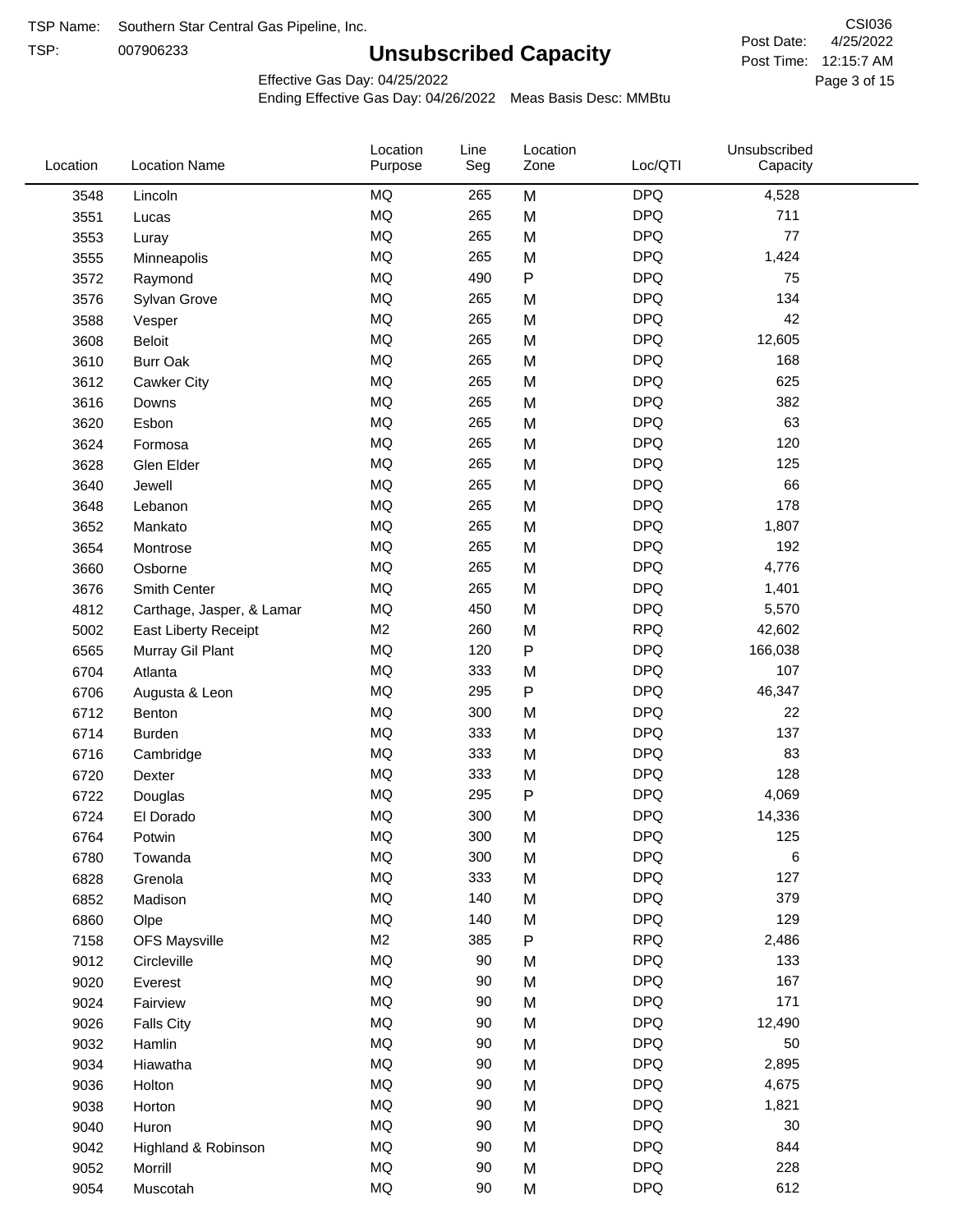TSP:

# **Unsubscribed Capacity**

4/25/2022 Page 4 of 15 Post Time: 12:15:7 AM CSI036 Post Date:

Effective Gas Day: 04/25/2022

| Location | <b>Location Name</b>            | Location<br>Purpose | Line<br>Seg | Location<br>Zone | Loc/QTI    | Unsubscribed<br>Capacity |  |
|----------|---------------------------------|---------------------|-------------|------------------|------------|--------------------------|--|
| 9057     | Netawaka                        | MQ                  | 90          | M                | <b>DPQ</b> | 48                       |  |
| 9059     | Nortonville & Winchester        | MQ                  | 180         | M                | <b>DPQ</b> | 12                       |  |
| 9064     | Oskaloosa                       | MQ                  | 180         | M                | <b>DPQ</b> | 177                      |  |
| 9066     | Ozawkie                         | MQ                  | 180         | M                | <b>DPQ</b> | 231                      |  |
| 9075     | Reserve                         | MQ                  | 90          | M                | <b>DPQ</b> | 72                       |  |
| 9079     | Sabetha                         | MQ                  | 90          | M                | <b>DPQ</b> | 11,276                   |  |
| 9091     | <b>Valley Falls</b>             | MQ                  | 180         | M                | <b>DPQ</b> | 1,271                    |  |
| 9093     | Wathena, Elwood & Troy          | MQ                  | 250         | M                | <b>DPQ</b> | 6,996                    |  |
| 9095     | Whiting                         | MQ                  | 90          | M                | <b>DPQ</b> | 40                       |  |
| 9097     | Willis                          | MQ                  | 90          | M                | <b>DPQ</b> | 208                      |  |
| 9657     | South Glavin, KS TB             | MQ                  | 145         | M                | <b>DPQ</b> | 36,000                   |  |
| 9835     | Hutchinson                      | MQ                  | 490         | P                | <b>DPQ</b> | 279                      |  |
| 10731    | Chelin Pld                      | M <sub>2</sub>      | 315         | P                | <b>RPQ</b> | 12,086                   |  |
| 10847    | Olathe, KS East TB              | MQ                  | 145         | M                | <b>DPQ</b> | 1,000                    |  |
| 10997    | EGT Jane - Receipt              | M <sub>2</sub>      | 423         | M                | <b>RPQ</b> | 146,982                  |  |
| 11138    | Anr Brown Emergency             | M <sub>2</sub>      | 90          | M                | <b>RPQ</b> | 23,860                   |  |
| 11377    | Transwestern Canadian - Rec.    | M <sub>2</sub>      | 458         | P                | <b>RPQ</b> | 56,705                   |  |
| 11435    | <b>OkTex Marsh Interconnect</b> | M <sub>2</sub>      | 458         | P                | <b>RPQ</b> | 47,447                   |  |
| 11704    | Alba-Purcell-Neck City          | MQ                  | 450         | M                | <b>DPQ</b> | 77                       |  |
| 11709    | Carl Junction                   | MQ                  | 260         | M                | <b>DPQ</b> | 3,766                    |  |
| 11712    | Carterville                     | MQ                  | 450         | M                | <b>DPQ</b> | 6,134                    |  |
| 11716    | Duenweg                         | MQ                  | 450         | M                | <b>DPQ</b> | 1,984                    |  |
| 11740    | Joplin-Galloway                 | MQ                  | 450         | M                | <b>DPQ</b> | 44,900                   |  |
| 11772    | <b>Reddings Mill</b>            | MQ                  | 225         | M                | <b>DPQ</b> | 370                      |  |
| 11776    | Saginaw                         | MQ                  | 450         | M                | <b>DPQ</b> | 82                       |  |
| 11778    | Smithfield                      | MQ                  | 260         | M                | <b>DPQ</b> | 50                       |  |
| 11779    | <b>Stones Corner</b>            | MQ                  | 450         | M                | <b>DPQ</b> | 67                       |  |
| 11792    | Webb City                       | MQ                  | 450         | M                | <b>DPQ</b> | 3,052                    |  |
| 12723    | DCP - Kingfisher                | M <sub>2</sub>      | 400         | P                | <b>RPQ</b> | 12,876                   |  |
| 12782    | Herndon Pld                     | M <sub>2</sub>      | 333         | M                | <b>RPQ</b> | 2,822                    |  |
| 13011    | <b>OGT Mutual</b>               | M <sub>2</sub>      | 458         | P                | <b>RPQ</b> | 102,797                  |  |
| 13144    | Own Resources - Waverly         | M <sub>2</sub>      | 490         | P                | <b>RPQ</b> | 29,475                   |  |
| 13194    | <b>Superior Carney Plant</b>    | M <sub>2</sub>      | 390         | P                | <b>RPQ</b> | 36,616                   |  |
| 13565    | St. Francis                     | M2                  | 490         | Ρ                | <b>RPQ</b> | 17,798                   |  |
| 13604    | Olathe, KS Naval Base TB        | MQ                  | 190         | M                | <b>DPQ</b> | 4,000                    |  |
| 13644    | Kansas City, Kansas             | MQ                  | 115         | M                | <b>DPQ</b> | 170,108                  |  |
| 13735    | State Line Pld                  | M <sub>2</sub>      | 490         | P                | <b>RPQ</b> | 15,750                   |  |
| 13745    | Kansas City, MO                 | MQ                  | 195         | M                | <b>DPQ</b> | 165,756                  |  |
| 13746    | Grain Valley & Lake Lotawana    | MQ                  | 235         | M                | <b>DPQ</b> | 193,050                  |  |
| 13747    | Kentucky Avenue                 | MQ                  | 235         | M                | <b>DPQ</b> | 60,000                   |  |
| 13748    | 47th & 71st & Stateline         | MQ                  | 115         | M                | <b>DPQ</b> | 267,453                  |  |
| 13906    | Bonny Reservoir Pld             | M <sub>2</sub>      | 490         | P                | <b>RPQ</b> | 44,606                   |  |
| 14027    | Mullendore Pld                  | M <sub>2</sub>      | 335         | Ρ                | <b>RPQ</b> | 6,646                    |  |
| 14155    | Chase County Pld                | M <sub>2</sub>      | 140         | M                | <b>RPQ</b> | 3,841                    |  |
| 14377    | DCP Mustang Plt                 | M <sub>2</sub>      | 340         | P                | <b>RPQ</b> | 11,744                   |  |
| 14391    | <b>REP - North Williams</b>     | M <sub>2</sub>      | 495         | M                | <b>RPQ</b> | 32,434                   |  |
| 14513    | Cimarron Pipeline               | M <sub>2</sub>      | 315         | Ρ                | <b>RPQ</b> | 9,761                    |  |
| 14872    | Own Resources - Wray            | M <sub>2</sub>      | 490         | Ρ                | <b>RPQ</b> | 16,513                   |  |
| 14965    | CIG Riner                       | M <sub>2</sub>      | 490         | P                | <b>RPQ</b> | 51,538                   |  |
|          |                                 |                     |             |                  |            |                          |  |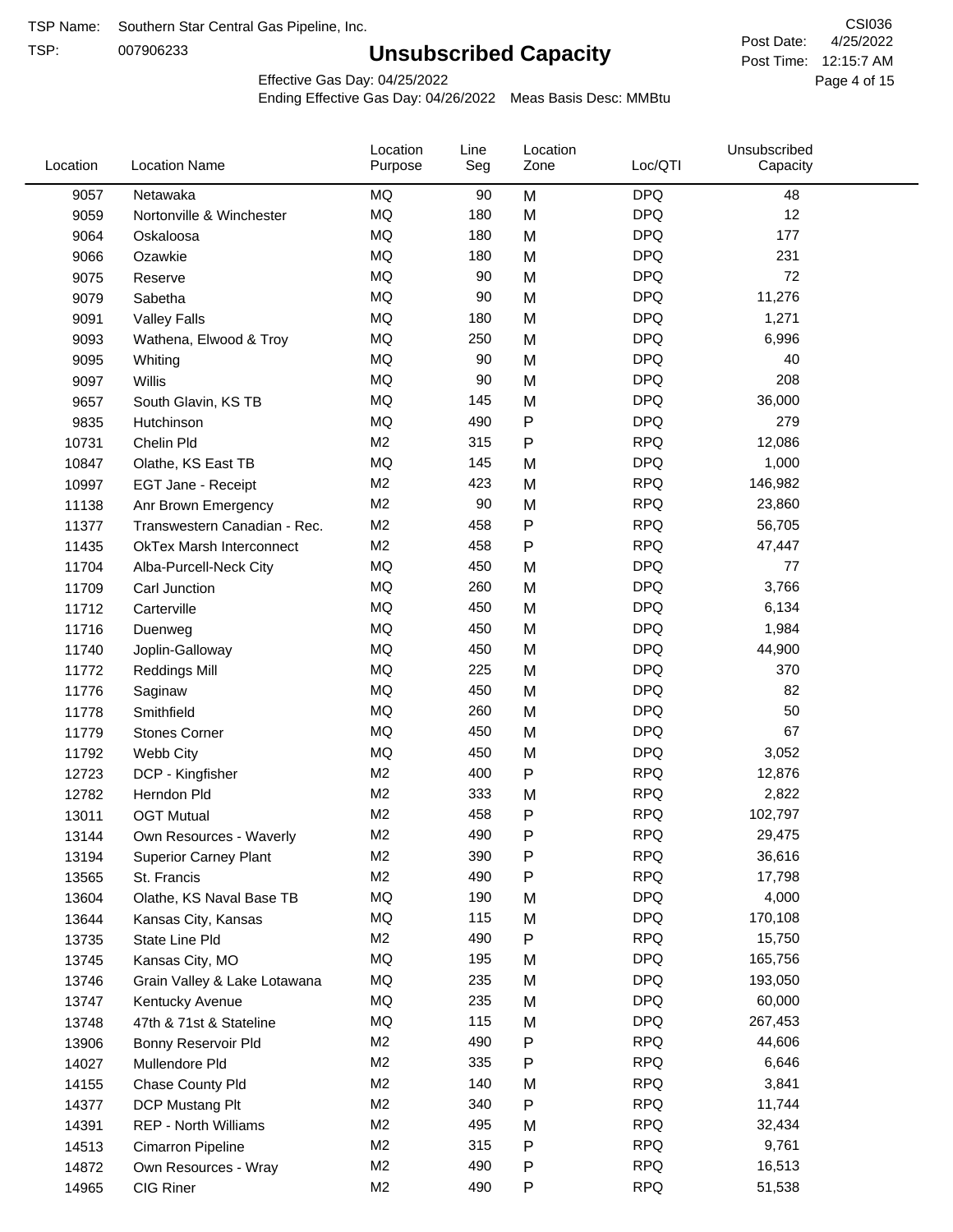TSP:

# **Unsubscribed Capacity**

4/25/2022 Page 5 of 15 Post Time: 12:15:7 AM CSI036 Post Date:

Effective Gas Day: 04/25/2022

| Location | <b>Location Name</b>             | Location<br>Purpose | Line<br>Seg | Location<br>Zone | Loc/QTI    | Unsubscribed<br>Capacity |  |
|----------|----------------------------------|---------------------|-------------|------------------|------------|--------------------------|--|
| 14971    | <b>KGST Ark River</b>            | M <sub>2</sub>      | 130         | P                | <b>RPQ</b> | 56,934                   |  |
| 15011    | <b>EOIT Noble</b>                | M <sub>2</sub>      | 400         | P                | <b>RPQ</b> | 46,050                   |  |
| 15012    | Cleveland Mo                     | MQ                  | 235         | M                | <b>DPQ</b> | 26                       |  |
| 15020    | East Lynne & Garden City         | MQ                  | 235         | M                | <b>DPQ</b> | 830                      |  |
| 15024    | Freeman                          | <b>MQ</b>           | 235         | M                | <b>DPQ</b> | 76                       |  |
| 15032    | Holden                           | <b>MQ</b>           | 235         | M                | <b>DPQ</b> | 4,017                    |  |
| 15044    | Kingsville                       | MQ                  | 235         | M                | <b>DPQ</b> | 41                       |  |
| 15050    | Lone Jack                        | MQ                  | 235         | M                | <b>DPQ</b> | 288                      |  |
| 15064    | Peculiar                         | <b>MQ</b>           | 235         | M                | <b>DPQ</b> | 2,265                    |  |
| 15066    | <b>Pleasant Hill</b>             | MQ                  | 235         | M                | <b>DPQ</b> | 4,776                    |  |
| 15117    | Hulah                            | M <sub>2</sub>      | 335         | P                | <b>RPQ</b> | 2,730                    |  |
| 15142    | <b>EOIT McClain</b>              | M <sub>2</sub>      | 385         | P                | <b>RPQ</b> | 91,338                   |  |
| 15216    | Dearborn MO                      | MQ                  | 250         | M                | <b>DPQ</b> | 1,372                    |  |
| 15223    | Nimrod                           | M <sub>2</sub>      | 340         | P                | <b>RPQ</b> | 23,446                   |  |
| 15236    | Questar Skull Creek              | M <sub>2</sub>      | 490         | P                | <b>RPQ</b> | 49,874                   |  |
| 15253    | DCP - Cimarron Plant             | M <sub>2</sub>      | 458         | P                | <b>RPQ</b> | 117,425                  |  |
| 15256    | New Market & Trimble             | MQ                  | 250         | M                | <b>DPQ</b> | 92                       |  |
| 15266    | <b>CIG Floris</b>                | M <sub>2</sub>      | 315         | Ρ                | <b>RPQ</b> | 81,012                   |  |
| 15300    | <b>OFS Stateline</b>             | M <sub>2</sub>      | 458         | P                | <b>RPQ</b> | 48,284                   |  |
| 15343    | St. Francis Pld                  | M <sub>2</sub>      | 490         | P                | <b>RPQ</b> | 13,960                   |  |
| 15405    | Golden Gas Pld                   | M <sub>2</sub>      | 315         | P                | <b>RPQ</b> | 25,274                   |  |
| 15430    | Velma Gas Plant                  | M <sub>2</sub>      | 385         | P                | <b>RPQ</b> | 53,846                   |  |
| 15433    | Scout - Satanta                  | M <sub>2</sub>      | 130         | P                | <b>RPQ</b> | 185,442                  |  |
| 15857    | DCP - Sholem                     | M <sub>2</sub>      | 385         | P                | <b>RPQ</b> | 2,182                    |  |
| 15907    | Cowley Gas Systems, LLC          | M <sub>2</sub>      | 333         | M                | <b>RPQ</b> | 3,084                    |  |
| 16013    | South Olathe TB                  | MQ                  | 145         | M                | <b>DPQ</b> | 24,000                   |  |
| 16289    | Scout - Jayhawk                  | M <sub>2</sub>      | 130         | P                | <b>RPQ</b> | 125,886                  |  |
| 16294    | Wamsutter - Echo Springs         | M <sub>2</sub>      | 490         | P                | <b>RPQ</b> | 223,278                  |  |
| 16376    | Salt Plains Storage              | M <sub>2</sub>      | 315         | P                | <b>RPQ</b> | 225,257                  |  |
| 16453    | <b>ETC Texas Pipeline Beaver</b> | M <sub>2</sub>      | 315         | P                | <b>RPQ</b> | 86,510                   |  |
| 16478    | Envirotek Fuel Systems Inc       | M <sub>2</sub>      | 497         | P                | <b>RPQ</b> | 4,818                    |  |
| 16508    | Blue Jacket                      | MQ                  | 225         | M                | <b>DPQ</b> | 81                       |  |
| 16516    | Commerce                         | MQ                  | 225         | M                | <b>DPQ</b> | 6,869                    |  |
| 16532    | Hockerville                      | $\sf{MQ}$           | 225         | M                | <b>DPQ</b> | 219                      |  |
| 16534    | Quapaw                           | M <sub>2</sub>      | 225         | M                | <b>RPQ</b> | 29,362                   |  |
| 16552    | Miami                            | MQ                  | 225         | M                | <b>DPQ</b> | 28,664                   |  |
| 16562    | Republican                       | M <sub>2</sub>      | 490         | Ρ                | <b>RPQ</b> | 108,219                  |  |
| 16568    | Quapaw                           | MQ                  | 225         | M                | <b>DPQ</b> | 342                      |  |
| 16582    | EnergyVest - W Lenapah           | M <sub>2</sub>      | 225         | M                | <b>RPQ</b> | 17,625                   |  |
| 16583    | Cranor Tap                       | M <sub>2</sub>      | 497         | P                | <b>RPQ</b> | 6,060                    |  |
| 16584    | Oneok Westex Hemphill            | M <sub>2</sub>      | 458         | Ρ                | <b>RPQ</b> | 54,887                   |  |
| 16592    | <b>TIGT Sugar Creek</b>          | M <sub>2</sub>      | 235         | M                | <b>RPQ</b> | 15,186                   |  |
| 16593    | <b>TIGT Glavin</b>               | M <sub>2</sub>      | 190         | M                | <b>RPQ</b> | 113,678                  |  |
| 16604    | Osage Hills                      | M <sub>2</sub>      | 357         | Ρ                | <b>RPQ</b> | 10,303                   |  |
| 16620    | ETC Texas Pipeline Canadian      | M <sub>2</sub>      | 458         | Ρ                | <b>RPQ</b> | 39,194                   |  |
| 16621    | ETC Texas Pipeline Hemphill      | M <sub>2</sub>      | 458         | Ρ                | <b>RPQ</b> | 61,340                   |  |
| 16667    | ECQ Pipeline - Powell            | M <sub>2</sub>      | 117         | M                | <b>RPQ</b> | 13,610                   |  |
| 16679    | Fox Plant                        | M <sub>2</sub>      | 385         | Ρ                | <b>RPQ</b> | 5,174                    |  |
| 16746    | Roxanna                          | M <sub>2</sub>      | 495         | M                | <b>RPQ</b> | 4,505                    |  |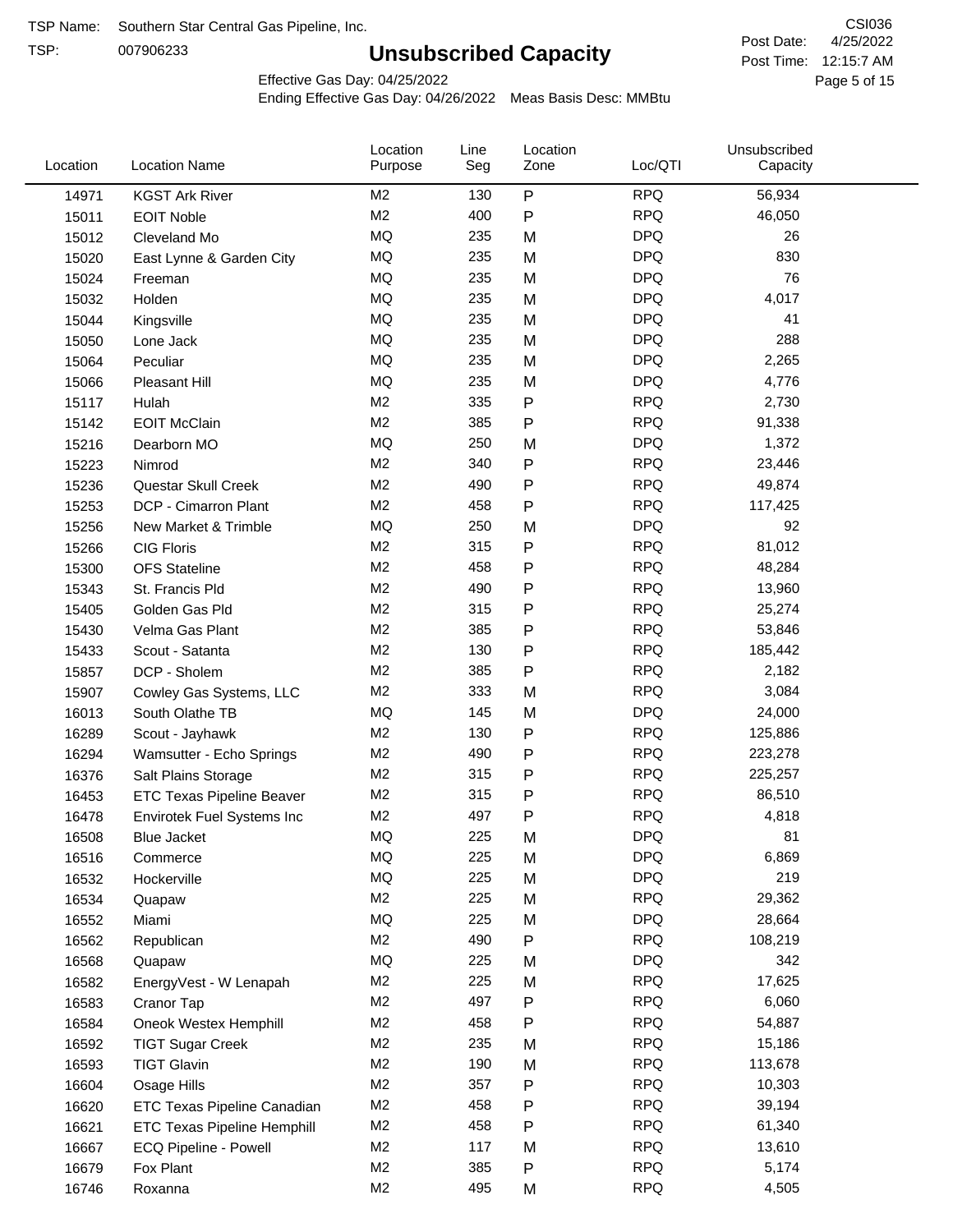TSP:

# **Unsubscribed Capacity**

4/25/2022 Page 6 of 15 Post Time: 12:15:7 AM CSI036 Post Date:

Effective Gas Day: 04/25/2022

| Location | <b>Location Name</b>                | Location<br>Purpose | Line<br>Seg | Location<br>Zone | Loc/QTI    | Unsubscribed<br>Capacity |  |
|----------|-------------------------------------|---------------------|-------------|------------------|------------|--------------------------|--|
| 16747    | RedBud-Thayer Tap                   | M <sub>2</sub>      | 495         | M                | <b>RPQ</b> | 4,872                    |  |
| 16750    | Dilworth Rms                        | M2                  | 333         | P                | <b>RPQ</b> | 5,334                    |  |
| 16757    | River Rock - Fireside               | M <sub>2</sub>      | 495         | M                | <b>RPQ</b> | 66,400                   |  |
| 16774    | River Rock - E Lenapah              | M <sub>2</sub>      | 225         | M                | <b>RPQ</b> | 17,605                   |  |
| 16794    | <b>NNG Kiowa</b>                    | M <sub>2</sub>      | 130         | P                | <b>RPQ</b> | 73,872                   |  |
| 16798    | <b>Endeavor Energy Resources</b>    | M <sub>2</sub>      | 225         | M                | <b>RPQ</b> | 9,982                    |  |
| 16802    | Sunwest                             | M <sub>2</sub>      | 117         | M                | <b>RPQ</b> | 6,183                    |  |
| 16806    | Bluco- East Wann                    | M2                  | 225         | M                | <b>RPQ</b> | 8,850                    |  |
| 16807    | <b>Bitter Creek Eckley Pld-Yuma</b> | M2                  | 490         | P                | <b>RPQ</b> | 35,096                   |  |
| 16812    | <b>RiverGas</b>                     | M <sub>2</sub>      | 95          | M                | <b>RPQ</b> | 5,590                    |  |
| 16813    | Cheyenne Plains - Sand Dune         | M <sub>2</sub>      | 130         | P                | <b>RPQ</b> | 392,934                  |  |
| 16817    | <b>Midwest Energy</b>               | M <sub>2</sub>      | 495         | M                | <b>RPQ</b> | 7,179                    |  |
| 16819    | River Rock- Keeton                  | M <sub>2</sub>      | 225         | M                | <b>RPQ</b> | 9,535                    |  |
| 16820    | Superior - Hemphill                 | M <sub>2</sub>      | 458         | Ρ                | <b>RPQ</b> | 50,052                   |  |
| 16821    | Yuma West                           | M <sub>2</sub>      | 490         | P                | <b>RPQ</b> | 15,688                   |  |
| 16822    | Jayhawk PLD                         | M <sub>2</sub>      | 95          | M                | <b>RPQ</b> | 4,292                    |  |
| 16824    | Coon Creek                          | M <sub>2</sub>      | 497         | P                | <b>RPQ</b> | 8,858                    |  |
| 16835    | Shiloh                              | M2                  | 495         | M                | <b>RPQ</b> | 8,573                    |  |
| 16836    | Evergy - South Harper               | MQ                  | 235         | M                | <b>DPQ</b> | 86,400                   |  |
| 16837    | <b>EKAE Ethanol Plant</b>           | MQ                  | 496         | M                | <b>DPQ</b> | 1,397                    |  |
| 16840    | Nearman Creek Power Plant           | MQ                  | 195         | M                | <b>DPQ</b> | 28,800                   |  |
| 16844    | <b>Montgomery County</b>            | M <sub>2</sub>      | 260         | M                | <b>RPQ</b> | 8,000                    |  |
| 16848    | Colt-Liberty                        | M2                  | 260         | M                | <b>RPQ</b> | 4,000                    |  |
| 16849    | City of Mulvane Power Plant         | <b>MQ</b>           | 120         | P                | <b>DPQ</b> | 2,880                    |  |
| 16850    | Escalera - Cow Creek                | M <sub>2</sub>      | 490         | P                | <b>RPQ</b> | 66,094                   |  |
| 16852    | Southeastern KS P/L Wilson          | M <sub>2</sub>      | 495         | M                | <b>RPQ</b> | 60,000                   |  |
| 16857    | Superior - Cashion                  | M <sub>2</sub>      | 400         | P                | <b>RPQ</b> | 10,482                   |  |
| 16862    | Superior - Perkins                  | M2                  | 390         | P                | <b>RPQ</b> | 21,660                   |  |
| 16865    | RedBud-Mound Valley                 | M <sub>2</sub>      | 260         | M                | <b>RPQ</b> | 8,000                    |  |
| 16871    | <b>TIGT Grant</b>                   | M <sub>2</sub>      | 130         | Ρ                | <b>RPQ</b> | 50,000                   |  |
| 16872    | River Rock - Jayhawk                | M <sub>2</sub>      | 495         | M                | <b>RPQ</b> | 57,579                   |  |
| 16873    | Layne Energy Sycamore               | M <sub>2</sub>      | 495         | M                | <b>RPQ</b> | 15,000                   |  |
| 16875    | Crenshaw Road                       | MQ                  | 455         | M                | <b>DPQ</b> | 33,611                   |  |
| 16877    | Acme Energy Services, Inc.          | M <sub>2</sub>      | 260         | M                | <b>RPQ</b> | 8,000                    |  |
| 16880    | Cottonwood                          | M <sub>2</sub>      | 235         | M                | <b>RPQ</b> | 1,000                    |  |
| 16883    | Cherryvale Boorigie PLd             | M <sub>2</sub>      | 495         | M                | <b>RPQ</b> | 34,135                   |  |
| 16884    | <b>Keystone Delivery</b>            | MQ                  | 390         | P                | <b>DPQ</b> | 6,067                    |  |
| 16890    | ADM/Deerfield                       | MQ                  | 95          | M                | <b>DPQ</b> | 6,078                    |  |
| 16891    | <b>KP Liberty</b>                   | M <sub>2</sub>      | 260         | M                | <b>RPQ</b> | 8,300                    |  |
| 16897    | REP - South Williams                | M <sub>2</sub>      | 117         | M                | <b>RPQ</b> | 30,198                   |  |
| 16905    | NEOK Production Company,            | M <sub>2</sub>      | 225         | M                | <b>RPQ</b> | 7,970                    |  |
| 16908    | River Rock - Ft. Scott              | M <sub>2</sub>      | 495         | M                | <b>RPQ</b> | 54,600                   |  |
| 16911    | Evergy - Lake Road                  | MQ                  | 250         | M                | <b>DPQ</b> | 34,400                   |  |
| 16912    | Targa - Waynoka                     | M <sub>2</sub>      | 315         | P                | <b>RPQ</b> | 157,111                  |  |
| 16916    | Kansas Ethanol, LLC                 | MQ                  | 490         | Ρ                | <b>DPQ</b> | 3,500                    |  |
| 16917    | Downstream Casino                   | MQ                  | 225         | M                | <b>DPQ</b> | 1,510                    |  |
| 16918    | Show Me Ethanol                     | MQ                  | 425         | M                | <b>DPQ</b> | 6,623                    |  |
| 16922    | <b>Timberline Energy</b>            | M <sub>2</sub>      | 340         | P                | <b>RPQ</b> | 6,846                    |  |
| 16923    | <b>Mid-Continent Market</b>         | MQ                  | 120         | P                | <b>DPQ</b> | 30,000                   |  |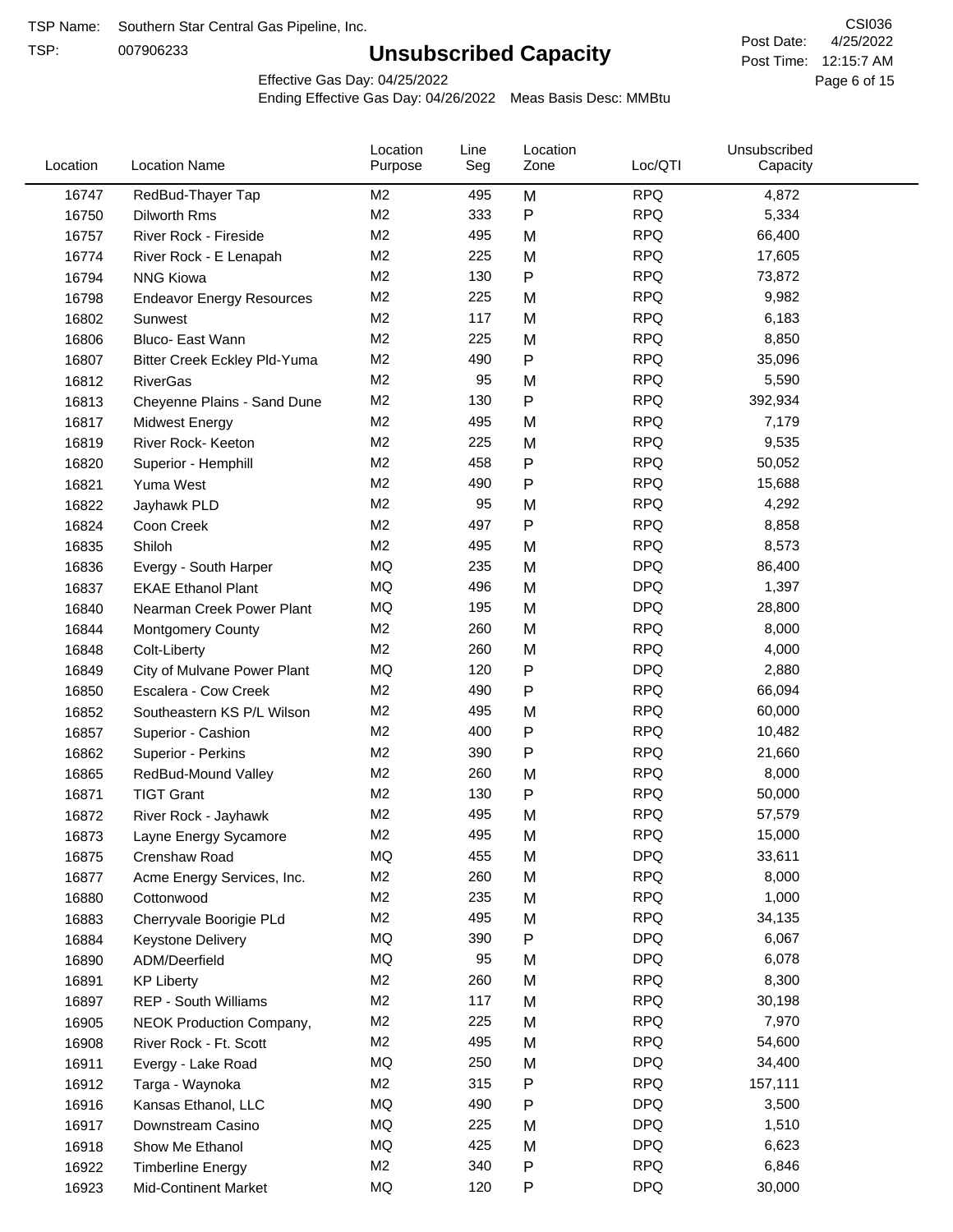TSP:

# **Unsubscribed Capacity**

4/25/2022 Page 7 of 15 Post Time: 12:15:7 AM CSI036 Post Date:

Effective Gas Day: 04/25/2022

| Location | <b>Location Name</b>                | Location<br>Purpose | Line<br>Seg | Location<br>Zone | Loc/QTI    | Unsubscribed<br>Capacity |  |
|----------|-------------------------------------|---------------------|-------------|------------------|------------|--------------------------|--|
| 16931    | Midwest Energy - Goodman            | ΜQ                  | 490         | P                | <b>DPQ</b> | 8,000                    |  |
| 16933    | Westar Emporia Energy               | MQ                  | 140         | M                | <b>DPQ</b> | 106,202                  |  |
| 16935    | River Rock - Graybill               | M <sub>2</sub>      | 260         | M                | <b>RPQ</b> | 23,168                   |  |
| 16941    | REP - Independence CDP              | M <sub>2</sub>      | 117         | M                | <b>RPQ</b> | 29,270                   |  |
| 16942    | <b>Big Timber</b>                   | M <sub>2</sub>      | 490         | P                | <b>RPQ</b> | 49,356                   |  |
| 16945    | <b>ETC Texas Pipeline Antelope</b>  | M <sub>2</sub>      | 458         | $\mathsf{P}$     | <b>RPQ</b> | 110,000                  |  |
| 16949    | Summit Branson                      | MQ                  | 455         | M                | <b>DPQ</b> | 62,208                   |  |
| 16952    | Overland Park                       | MQ                  | 115         | M                | <b>DPQ</b> | 77,485                   |  |
| 16953    | Merriam                             | MQ                  | 115         | M                | <b>DPQ</b> | 123,624                  |  |
| 16955    | Mustang Gas Products, LLC           | M <sub>2</sub>      | 405         | $\mathsf{P}$     | <b>RPQ</b> | 25,550                   |  |
| 16956    | Superior - Ford                     | M <sub>2</sub>      | 130         | $\mathsf{P}$     | <b>RPQ</b> | 17,375                   |  |
| 16962    | Summit Sedalia                      | <b>MQ</b>           | 235         | M                | <b>DPQ</b> | 0                        |  |
| 16967    | Noble Energy - Lilli                | M <sub>2</sub>      | 490         | P                | <b>RPQ</b> | 40,863                   |  |
| 16972    | <b>ONG Norman</b>                   | MQ                  | 385         | $\mathsf{P}$     | <b>DPQ</b> | 40                       |  |
| 16975    | Superior - Spring Creek             | M <sub>2</sub>      | 315         | $\mathsf{P}$     | <b>RPQ</b> | 7,680                    |  |
| 16976    | Bettis Asphalt & Construction       | MQ                  | 180         | M                | <b>DPQ</b> | 3,216                    |  |
| 16977    | <b>KGS Kansas Star Casino</b>       | MQ                  | 333         | P                | <b>DPQ</b> | 144                      |  |
| 16980    | <b>Black Hills Colwich</b>          | MQ                  | 120         | P                | <b>DPQ</b> | 9,995                    |  |
| 16981    | Superior - Bellmon                  | M <sub>2</sub>      | 380         | P                | <b>RPQ</b> | 63,800                   |  |
| 16983    | DCP Midstream - Ellis               | MQ                  | 458         | $\mathsf{P}$     | <b>DPQ</b> | 6,702                    |  |
| 16988    | Atmos Energy - W. Lawrence          | MQ                  | 180         | M                | <b>DPQ</b> | 127                      |  |
| 16991    | Williams Midstream North Alva       | MQ                  | 315         | $\mathsf{P}$     | <b>DPQ</b> | 1,992                    |  |
| 16992    | <b>ONG Ottawa</b>                   | MQ                  | 225         | M                | <b>DPQ</b> | 0                        |  |
| 16993    | Farmer's Gas                        | MQ                  | 130         | P                | <b>DPQ</b> | 9,000                    |  |
| 16996    | Scout Sublette Delivery             | MQ                  | 130         | P                | <b>DPQ</b> | 100                      |  |
| 16997    | Devon Energy Medford Station        | M <sub>2</sub>      | 315         | P                | <b>RPQ</b> | 30,000                   |  |
| 16998    | Cheyenne Light, Fuel and            | MQ                  | 490         | P                | <b>DPQ</b> | 90,800                   |  |
| 16999    | ETC - Crescent                      | M <sub>2</sub>      | 400         | $\mathsf{P}$     | <b>RPQ</b> | 35,000                   |  |
| 17000    | Bourbon County, KS -                | MQ                  | 95          | M                | <b>DPQ</b> | 1                        |  |
| 17003    | <b>Sunflower Electric Rubart</b>    | MQ                  | 130         | $\mathsf{P}$     | <b>DPQ</b> | 48,808                   |  |
| 17004    | <b>NGPL Beaver</b>                  | MQ                  | 315         | P                | <b>DPQ</b> | 175,000                  |  |
| 17005    | ETC - Rose Valley (Delivery)        | MQ                  | 315         | P                | <b>DPQ</b> | 5,000                    |  |
| 17006    | ETC - Rose Valley                   | M <sub>2</sub>      | 315         | P                | <b>RPQ</b> | 195,226                  |  |
| 17008    | OMPA Lamb                           | MQ                  | 335         | ${\sf P}$        | <b>DPQ</b> | 51,383                   |  |
| 17009    | <b>Grasslands Energy Centennial</b> | M <sub>2</sub>      | 490         | P                | <b>RPQ</b> | 25,000                   |  |
| 17010    | Noble Keota Receipt                 | M <sub>2</sub>      | 490         | P                | <b>RPQ</b> | 52,200                   |  |
| 17011    | Noble Keota Delivery                | MQ                  | 490         | P                | <b>DPQ</b> | 52,200                   |  |
| 17013    | Enlink - Battle Ridge               | M <sub>2</sub>      | 390         | P                | <b>RPQ</b> | 31,824                   |  |
| 17021    | <b>TIGT Yuma</b>                    | M <sub>2</sub>      | 490         | P                | <b>RPQ</b> | 24,562                   |  |
| 17033    | Kickapoo Nation School              | MQ                  | 90          | M                | <b>DPQ</b> | 300                      |  |
| 17034    | ENVIA Energy Oklahoma City,         | MQ                  | 400         | P                | <b>DPQ</b> | 3,888                    |  |
| 17035    | Ameren Columbia                     | MQ                  | 235         | M                | <b>DPQ</b> | 35,512                   |  |
| 17036    | <b>Coffeyville Resources</b>        | MQ                  | 260         | M                | <b>DPQ</b> | 39,992                   |  |
| 17050    | Atmos - Forest View                 | MQ                  | 190         | M                | <b>DPQ</b> | 4,058                    |  |
| 17052    | ONG NW Oklahoma City                | MQ                  | 340         | P                | <b>DPQ</b> | 39,000                   |  |
| 17054    | <b>ONG Guthrie</b>                  | MQ                  | 400         | P                | <b>DPQ</b> | 4,799                    |  |
| 17055    | ETC Texas Pipeline Nash             | MQ                  | 458         | P                | <b>DPQ</b> | 1,500                    |  |
| 17056    | Blue Mountain - Chisholm Trail      | M <sub>2</sub>      | 340         | P                | <b>RPQ</b> | 72,000                   |  |
| 17057    | City of Tonkawa                     | MQ                  | 380         | P                | <b>DPQ</b> | 3,000                    |  |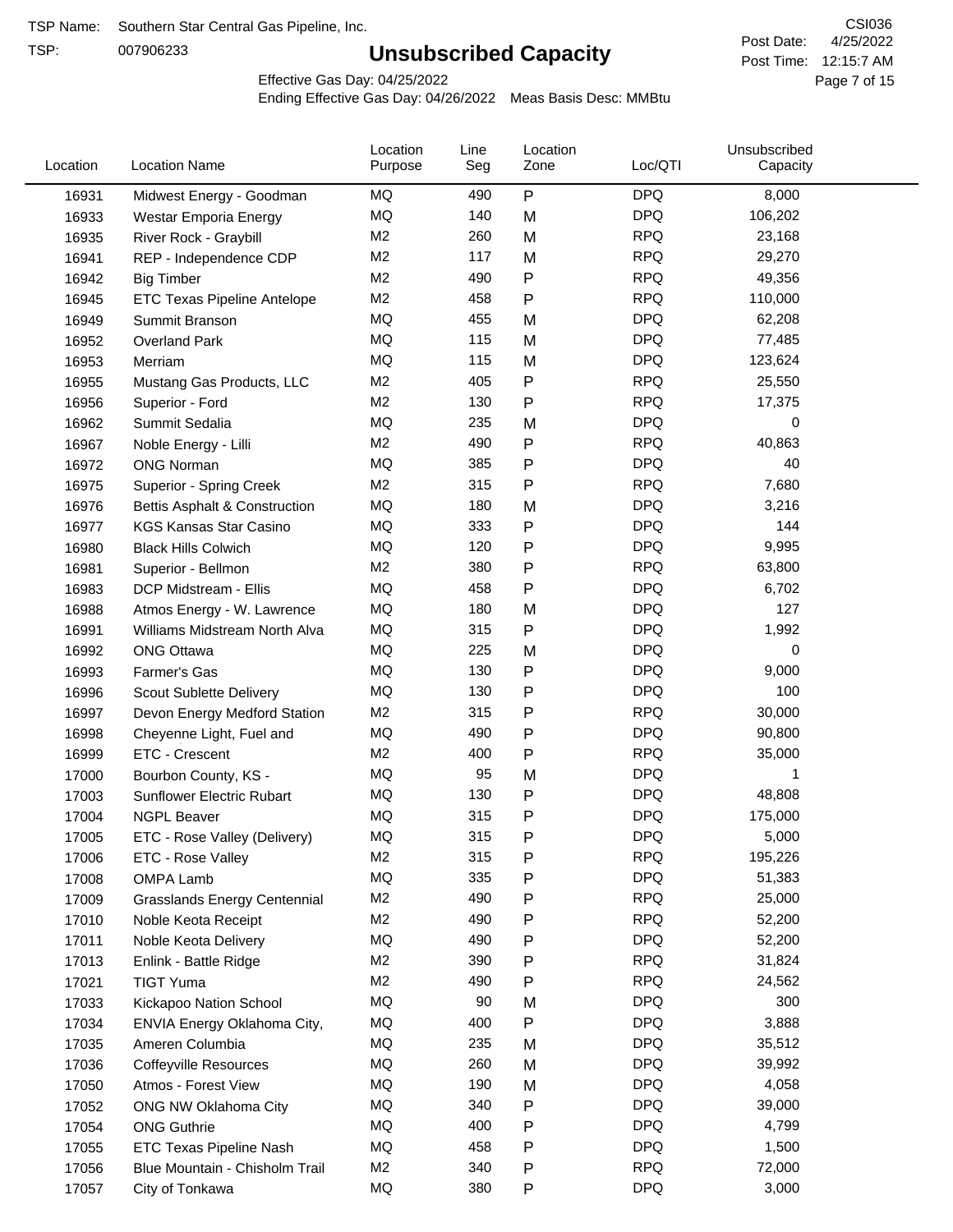TSP:

# **Unsubscribed Capacity**

4/25/2022 Page 8 of 15 Post Time: 12:15:7 AM CSI036 Post Date:

Effective Gas Day: 04/25/2022

| Location | <b>Location Name</b>           | Location<br>Purpose | Line<br>Seg | Location<br>Zone | Loc/QTI    | Unsubscribed<br>Capacity |  |
|----------|--------------------------------|---------------------|-------------|------------------|------------|--------------------------|--|
| 17058    | RPP - Hamm Landfill            | M <sub>2</sub>      | 195         | M                | <b>RPQ</b> | 2,500                    |  |
| 17060    | Atmos-Elk City                 | MQ                  | 87          | M                | <b>DPQ</b> | 216                      |  |
| 17064    | Koch - Enid                    | MQ                  | 405         | $\mathsf{P}$     | <b>DPQ</b> | 0                        |  |
| 17065    | Canyon - Redcliff (Receipt)    | M <sub>2</sub>      | 458         | $\mathsf{P}$     | <b>RPQ</b> | 180,000                  |  |
| 17066    | Canyon - Redcliff (Delivery)   | <b>MQ</b>           | 458         | $\mathsf{P}$     | <b>DPQ</b> | 6,175                    |  |
| 17067    | Blue Mountain - Chisholm Trail | M <sub>2</sub>      | 340         | $\mathsf{P}$     | <b>RPQ</b> | 70,000                   |  |
| 17068    | <b>EOIT Alfalfa</b>            | M <sub>2</sub>      | 458         | $\mathsf{P}$     | <b>RPQ</b> | 200,000                  |  |
| 17069    | <b>NGPL Carter</b>             | <b>MQ</b>           | 385         | $\mathsf{P}$     | <b>DPQ</b> | 65,000                   |  |
| 17080    | <b>ONEOK Bakken Pipeline</b>   | MQ                  | 490         | Ρ                | <b>DPQ</b> | 360                      |  |
| 17086    | NGPL - Mutual                  | MQ                  | 458         | ${\sf P}$        | <b>DPQ</b> | 150,000                  |  |
| 17087    | REX-St.Joe                     | M <sub>2</sub>      | 250         | M                | <b>RPQ</b> | 78,606                   |  |
| 17091    | OGT - Maysville                | M <sub>2</sub>      | 385         | $\mathsf{P}$     | <b>RPQ</b> | 110,000                  |  |
| 17096    | Northern Natural-Kiowa         | <b>MQ</b>           | 130         | $\mathsf{P}$     | <b>DPQ</b> | 100,000                  |  |
| 17104    | Black Hills - Plevna, KS TB    | <b>MQ</b>           | 130         | Ρ                | <b>DPQ</b> | 480                      |  |
| 17105    | WIC - Cheyenne Hub             | M <sub>2</sub>      | 490         | $\mathsf{P}$     | <b>RPQ</b> | 144,000                  |  |
| 17113    | NGPL - Ford County Receipt     | M <sub>2</sub>      | 130         | $\mathsf{P}$     | <b>RPQ</b> | 190,400                  |  |
| 17119    | Waste Mgmt RNG Receipt         | M <sub>2</sub>      | 400         | $\mathsf{P}$     | <b>RPQ</b> | 2,976                    |  |
| 17404    | Anderson                       | MQ                  | 423         | M                | <b>DPQ</b> | 1,130                    |  |
| 17406    | Ash Grove, Walnut Grove & Wil  | MQ                  | 455         | M                | <b>DPQ</b> | 2,595                    |  |
| 17408    | Aurora                         | <b>MQ</b>           | 455         | M                | <b>DPQ</b> | 850                      |  |
| 17410    | <b>Billings Mo</b>             | <b>MQ</b>           | 455         | M                | <b>DPQ</b> | 2,918                    |  |
| 17414    | Clever Mo                      | <b>MQ</b>           | 455         | M                | <b>DPQ</b> | 738                      |  |
| 17416    | Crane Mo                       | <b>MQ</b>           | 455         | M                | <b>DPQ</b> | 2,944                    |  |
| 17418    | Diamond                        | <b>MQ</b>           | 455         | M                | <b>DPQ</b> | 546                      |  |
| 17426    | Freistatt                      | <b>MQ</b>           | 455         | M                | <b>DPQ</b> | 256                      |  |
| 17430    | Goodman                        | MQ                  | 423         | M                | <b>DPQ</b> | 625                      |  |
| 17448    | Lanagan                        | <b>MQ</b>           | 423         | M                | <b>DPQ</b> | 337                      |  |
| 17452    | Marionville                    | <b>MQ</b>           | 455         | M                | <b>DPQ</b> | 1,119                    |  |
| 17454    | Monett                         | <b>MQ</b>           | 455         | M                | <b>DPQ</b> | 25,276                   |  |
| 17456    | Mt Vernon & Verona             | MQ                  | 455         | M                | <b>DPQ</b> | 4,407                    |  |
| 17458    | Neosho                         | <b>MQ</b>           | 455         | M                | <b>DPQ</b> | 8,597                    |  |
| 17460    | Noel & North Noel              | MQ                  | 423         | M                | <b>DPQ</b> | 19,472                   |  |
| 17462    | Nixa & Ozark                   | MQ                  | 455         | M                | <b>DPQ</b> | 5,340                    |  |
| 17464    | Pierce City                    | MQ                  | 455         | M                | <b>DPQ</b> | 3,281                    |  |
| 17466    | Pineville                      | MQ                  | 423         | M                | <b>DPQ</b> | 302                      |  |
| 17472    | Republic                       | MQ                  | 455         | M                | <b>DPQ</b> | 883                      |  |
| 17476    | Sarcoxie                       | MQ                  | 455         | M                | <b>DPQ</b> | 2,828                    |  |
| 17478    | Seneca                         | MQ                  | 225         | M                | <b>DPQ</b> | 9,873                    |  |
| 17492    | Wentworth                      | MQ                  | 455         | M                | <b>DPQ</b> | 193                      |  |
| 18328    | Goessel                        | MQ                  | 140         | M                | <b>DPQ</b> | 62                       |  |
| 18356    | Newton                         | MQ                  | 120         | P                | <b>DPQ</b> | 21,538                   |  |
| 19000    | Scout Jayhawk Delivery         | MQ                  | 130         | P                | <b>DPQ</b> | 185,442                  |  |
| 19548    | Lyndon                         | MQ                  | 140         | M                | <b>DPQ</b> | 655                      |  |
| 19552    | Melvern                        | MQ                  | 493         | M                | <b>DPQ</b> | 42                       |  |
| 19554    | Michigan Valley                | MQ                  | 140         | M                | <b>DPQ</b> | 339                      |  |
| 19564    | Pomona                         | MQ                  | 140         | M                | <b>DPQ</b> | 1,579                    |  |
| 19568    | Quenemo                        | MQ                  | 140         | M                | <b>DPQ</b> | 255                      |  |
| 19576    | Scranton                       | MQ                  | 140         | M                | <b>DPQ</b> | 632                      |  |
| 19608    | Baldwin                        | $\sf{MQ}$           | 180         | M                | <b>DPQ</b> | 2,754                    |  |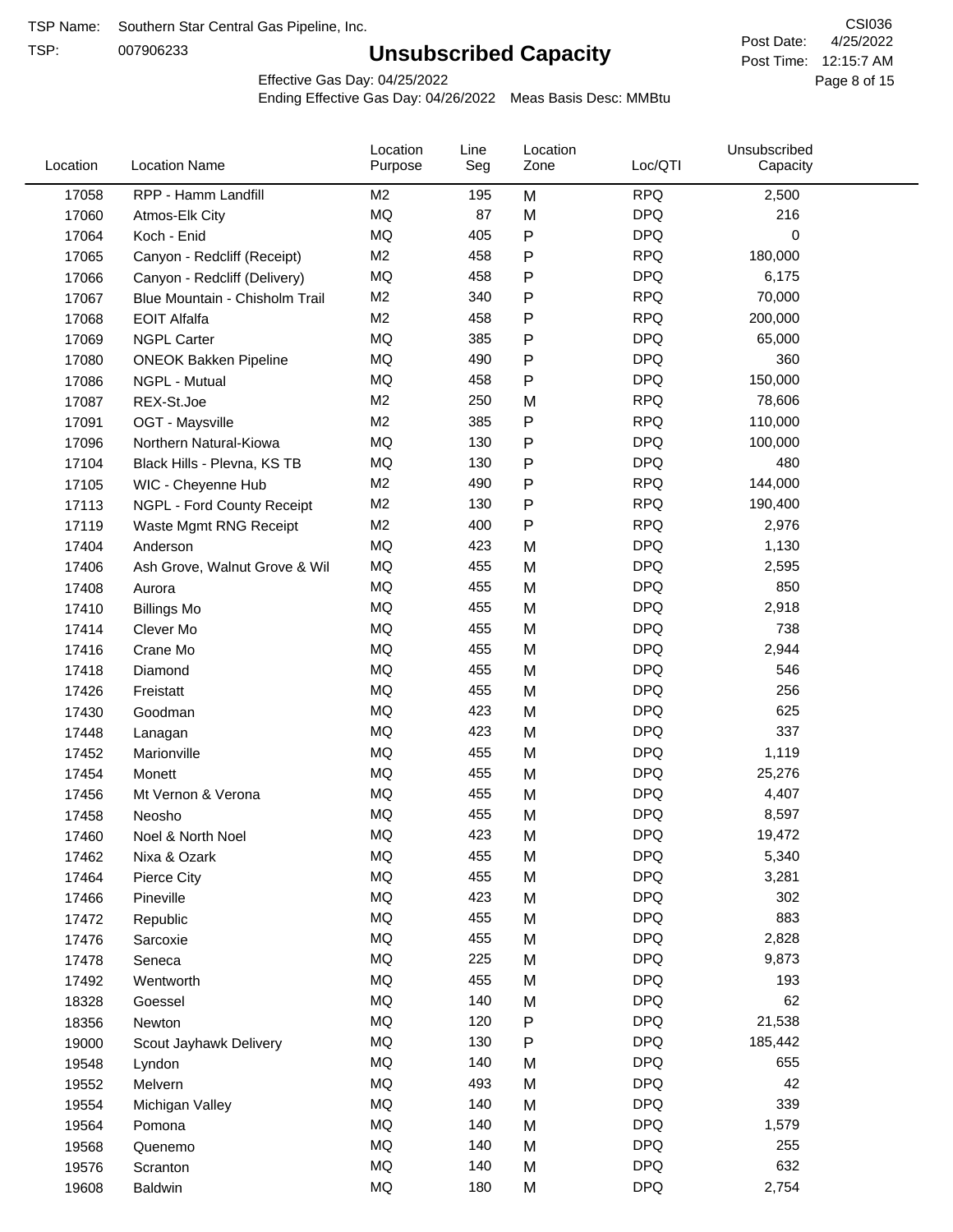TSP:

# **Unsubscribed Capacity**

4/25/2022 Page 9 of 15 Post Time: 12:15:7 AM CSI036 Post Date:

Effective Gas Day: 04/25/2022

| Location | <b>Location Name</b>  | Location<br>Purpose | Line<br>Seg | Location<br>Zone | Loc/QTI    | Unsubscribed<br>Capacity |  |
|----------|-----------------------|---------------------|-------------|------------------|------------|--------------------------|--|
| 19620    | Edgerton              | <b>MQ</b>           | 190         | M                | <b>DPQ</b> | 14                       |  |
| 19628    | Gardner               | <b>MQ</b>           | 190         | M                | <b>DPQ</b> | 2,755                    |  |
| 19648    | Lecompton             | <b>MQ</b>           | 180         | M                | <b>DPQ</b> | 109                      |  |
| 19650    | Le Loup               | <b>MQ</b>           | 190         | M                | <b>DPQ</b> | 37                       |  |
| 19660    | Ottawa                | <b>MQ</b>           | 493         | M                | <b>DPQ</b> | 6,129                    |  |
| 19664    | Perry                 | <b>MQ</b>           | 180         | M                | <b>DPQ</b> | 407                      |  |
| 19666    | Princeton             | <b>MQ</b>           | 496         | M                | <b>DPQ</b> | 130                      |  |
| 19672    | Richmond              | <b>MQ</b>           | 496         | M                | <b>DPQ</b> | 374                      |  |
| 19676    | Scipio                | <b>MQ</b>           | 496         | M                | <b>DPQ</b> | 27                       |  |
| 19678    | Somerset & Rural      | <b>MQ</b>           | 235         | M                | <b>DPQ</b> | 291                      |  |
| 19684    | Tonganoxie            | <b>MQ</b>           | 195         | M                | <b>DPQ</b> | 7,420                    |  |
| 19690    | Wellsville            | <b>MQ</b>           | 190         | M                | <b>DPQ</b> | 2,007                    |  |
| 20709    | <b>Bronson Etc</b>    | <b>MQ</b>           | 95          | M                | <b>DPQ</b> | 360                      |  |
| 20712    | Carlyle               | <b>MQ</b>           | 495         | M                | <b>DPQ</b> | 26                       |  |
| 20714    | Cherryvale            | <b>MQ</b>           | 495         | M                | <b>DPQ</b> | 586                      |  |
| 20716    | Colony                | <b>MQ</b>           | 50          | M                | <b>DPQ</b> | 2,347                    |  |
| 20720    | Dennis                | <b>MQ</b>           | 495         | M                | <b>DPQ</b> | 54                       |  |
| 20725    | Erie                  | <b>MQ</b>           | 495         | M                | <b>DPQ</b> | 409                      |  |
| 20730    | Gas City & La Harpe   | <b>MQ</b>           | 495         | M                | <b>DPQ</b> | 1,457                    |  |
| 20764    | Parsons               | <b>MQ</b>           | 495         | M                | <b>DPQ</b> | 19,497                   |  |
| 20766    | Petrolia              | <b>MQ</b>           | 495         | M                | <b>DPQ</b> | 18                       |  |
| 20768    | Piqua                 | <b>MQ</b>           | 220         | M                | <b>DPQ</b> | 84                       |  |
| 20775    | South Mound           | <b>MQ</b>           | 495         | M                | <b>DPQ</b> | 45                       |  |
| 20785    | Thayer                | <b>MQ</b>           | 495         | M                | <b>DPQ</b> | 88                       |  |
| 20788    | Walnut & St Paul      | <b>MQ</b>           | 95          | M                | <b>DPQ</b> | 658                      |  |
| 20792    | Welda                 | <b>MQ</b>           | 495         | M                | <b>DPQ</b> | 1,122                    |  |
| 21008    | <b>Baxter Springs</b> | <b>MQ</b>           | 225         | M                | <b>DPQ</b> | 1,830                    |  |
| 21015    | Columbus              | <b>MQ</b>           | 260         | M                | <b>DPQ</b> | 2,639                    |  |
| 21018    | Crestline             | <b>MQ</b>           | 260         | M                | <b>DPQ</b> | 156                      |  |
| 21021    | Fort Scott            | <b>MQ</b>           | 95          | M                | <b>DPQ</b> | 31,139                   |  |
| 21024    | Galena & Empire City  | <b>MQ</b>           | 260         | M                | <b>DPQ</b> | 3,023                    |  |
| 21048    | Lowell                | <b>MQ</b>           | 225         | M                | <b>DPQ</b> | 52                       |  |
| 21055    | N Riverton            | MQ                  | 260         | M                | <b>DPQ</b> | 148                      |  |
| 21060    | Oswego                | MQ                  | 260         | M                | <b>DPQ</b> | 2,588                    |  |
| 21080    | Treece                | <b>MQ</b>           | 225         | M                | <b>DPQ</b> | 473                      |  |
| 23576    | St Joseph             | <b>MQ</b>           | 250         | M                | <b>DPQ</b> | 88,184                   |  |
| 24228    | Grantville            | <b>MQ</b>           | 180         | M                | <b>DPQ</b> | 207                      |  |
| 24252    | Meriden               | MQ                  | 180         | M                | <b>DPQ</b> | 177                      |  |
| 24276    | Shawnee Heights       | MQ                  | 180         | M                | <b>DPQ</b> | 696                      |  |
| 24280    | Topeka                | MQ                  | 180         | M                | <b>DPQ</b> | 152,652                  |  |
| 26304    | Alma                  | MQ                  | 425         | M                | <b>DPQ</b> | 95                       |  |
| 26308    | Blackburn             | MQ                  | 425         | M                | <b>DPQ</b> | 163                      |  |
| 26312    | Carrollton            | MQ                  | 425         | M                | <b>DPQ</b> | 2,523                    |  |
| 26314    | Concordia             | <b>MQ</b>           | 425         | M                | <b>DPQ</b> | 1,576                    |  |
| 26316    | Corder                | <b>MQ</b>           | 425         | M                | <b>DPQ</b> | 11                       |  |
| 26325    | Emma                  | MQ                  | 425         | M                | <b>DPQ</b> | 206                      |  |
| 26332    | Higginsville          | MQ                  | 425         | M                | <b>DPQ</b> | 28,860                   |  |
| 26344    | Knobnoster            | MQ                  | 235         | M                | <b>DPQ</b> | 16,700                   |  |
| 26348    | La Monte              | MQ                  | 235         | M                | <b>DPQ</b> | 111                      |  |
|          |                       |                     |             |                  |            |                          |  |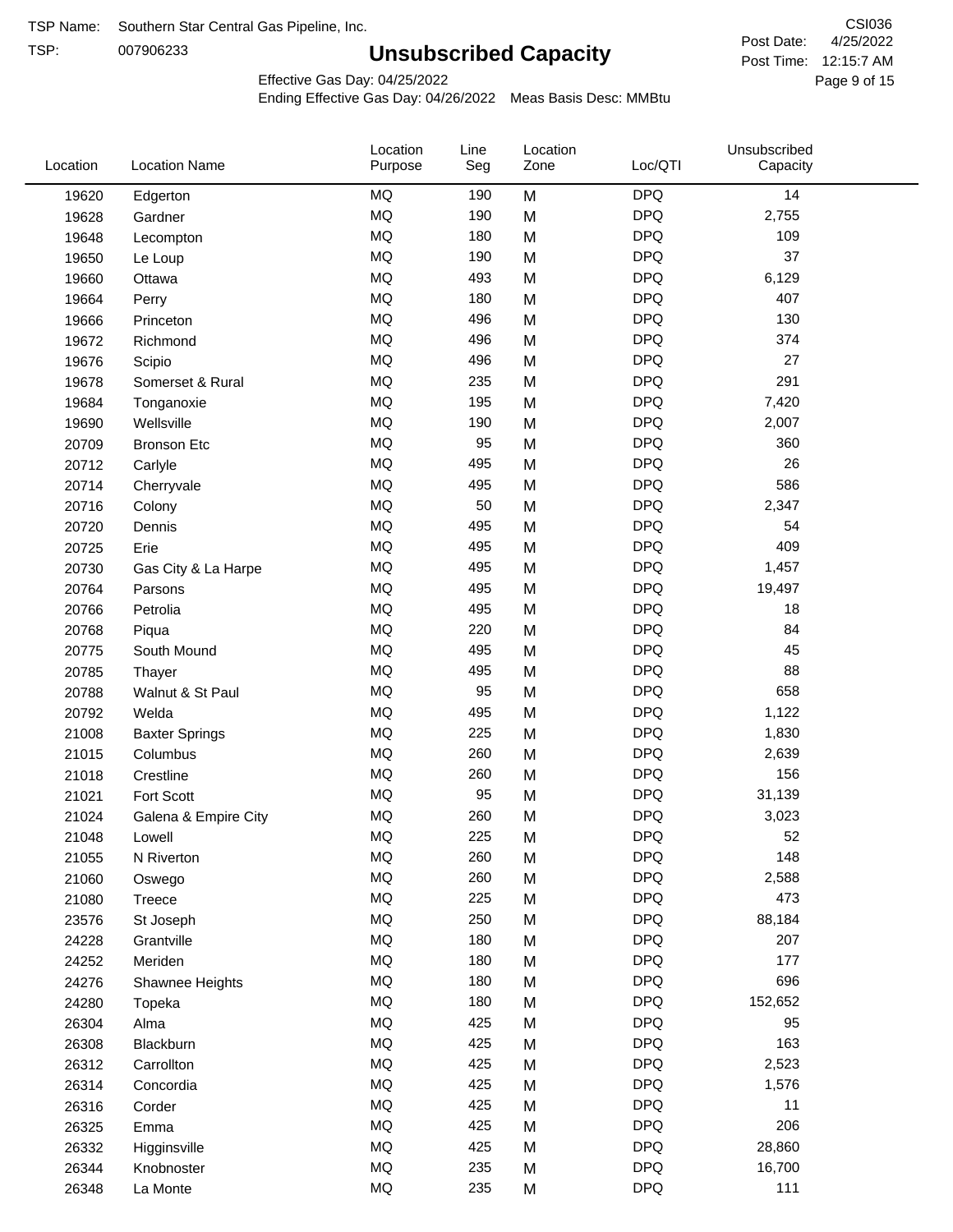TSP:

# **Unsubscribed Capacity**

4/25/2022 Page 10 of 15 Post Time: 12:15:7 AM CSI036 Post Date:

Effective Gas Day: 04/25/2022

| Location | <b>Location Name</b>          | Location<br>Purpose | Line<br>Seg | Location<br>Zone | Loc/QTI    | Unsubscribed<br>Capacity |  |
|----------|-------------------------------|---------------------|-------------|------------------|------------|--------------------------|--|
| 26352    | Mt Leonard                    | <b>MQ</b>           | 425         | M                | <b>DPQ</b> | 167                      |  |
| 26356    | Norborne                      | <b>MQ</b>           | 425         | M                | <b>DPQ</b> | 1,901                    |  |
| 26376    | Slater                        | <b>MQ</b>           | 425         | M                | <b>DPQ</b> | 471                      |  |
| 26378    | <b>Sweet Springs</b>          | <b>MQ</b>           | 425         | M                | <b>DPQ</b> | 584                      |  |
| 26392    | Warrensburg                   | <b>MQ</b>           | 235         | M                | <b>DPQ</b> | 10,551                   |  |
| 26394    | Waverly                       | <b>MQ</b>           | 425         | M                | <b>DPQ</b> | 378                      |  |
| 27015    | <b>Belle Plaine</b>           | <b>MQ</b>           | 333         | P                | <b>DPQ</b> | 150                      |  |
| 27020    | Bentley                       | <b>MQ</b>           | 120         | P                | <b>DPQ</b> | 217                      |  |
| 27035    | Derby                         | <b>MQ</b>           | 120         | Ρ                | <b>DPQ</b> | 7,759                    |  |
| 27040    | Andover                       | <b>MQ</b>           | 300         | M                | <b>DPQ</b> | 166                      |  |
| 27050    | Haysville                     | <b>MQ</b>           | 120         | P                | <b>DPQ</b> | 9,455                    |  |
| 27060    | Mulvane                       | <b>MQ</b>           | 120         | P                | <b>DPQ</b> | 9,778                    |  |
| 27065    | Rose Hill                     | <b>MQ</b>           | 295         | P                | <b>DPQ</b> | 5,386                    |  |
| 27070    | Sedgwick                      | <b>MQ</b>           | 120         | Ρ                | <b>DPQ</b> | 7,149                    |  |
| 27080    | Udall                         | <b>MQ</b>           | 333         | P                | <b>DPQ</b> | 538                      |  |
| 27085    | <b>Valley Center</b>          | <b>MQ</b>           | 120         | P                | <b>DPQ</b> | 51,875                   |  |
| 27092    | Wichita                       | <b>MQ</b>           | 120         | P                | <b>DPQ</b> | 259,947                  |  |
| 29001    | Atchison                      | <b>MQ</b>           | 90          | M                | <b>DPQ</b> | 20,786                   |  |
| 29002    | Emporia                       | <b>MQ</b>           | 140         | M                | <b>DPQ</b> | 15,524                   |  |
| 29003    | Leavenworth                   | <b>MQ</b>           | 195         | M                | <b>DPQ</b> | 14,939                   |  |
| 29005    | Effingham                     | <b>MQ</b>           | 90          | M                | <b>DPQ</b> | 269                      |  |
| 30804    | Abbyville                     | <b>MQ</b>           | 130         | P                | <b>DPQ</b> | 195                      |  |
| 34612    | Altamont                      | <b>MQ</b>           | 260         | M                | <b>DPQ</b> | 119                      |  |
| 35013    | Americus                      | <b>MQ</b>           | 140         | M                | <b>DPQ</b> | 31                       |  |
| 35515    | ANR Alden                     | <b>MQ</b>           | 490         | P                | <b>DPQ</b> | 135,571                  |  |
| 36918    | Argonia                       | <b>MQ</b>           | 120         | P                | <b>DPQ</b> | 15                       |  |
| 37100    | Wynona                        | <b>MQ</b>           | 334         | Ρ                | <b>DPQ</b> | 1,314                    |  |
| 37118    | Hominy                        | <b>MQ</b>           | 357         | Ρ                | <b>DPQ</b> | 91                       |  |
| 37172    | <b>Black Hills Hutchinson</b> | <b>MQ</b>           | 130         | P                | <b>DPQ</b> | 15,360                   |  |
| 37175    | EGT Jane - Delivery           | <b>MQ</b>           | 423         | M                | <b>DPQ</b> | 216,201                  |  |
| 38021    | Auburn                        | <b>MQ</b>           | 180         | M                | <b>DPQ</b> | 756                      |  |
| 38522    | <b>Avant Utilities</b>        | MQ                  | 357         | P                | <b>DPQ</b> | 157                      |  |
| 41709    | <b>Billings</b>               | MQ                  | 380         | Ρ                | <b>DPQ</b> | 2,032                    |  |
| 42915    | Springfield                   | <b>MQ</b>           | 455         | M                | <b>DPQ</b> | 698,615                  |  |
| 44021    | Burlingame                    | <b>MQ</b>           | 140         | M                | <b>DPQ</b> | 1,686                    |  |
| 44121    | Alfalfa City Ok               | <b>MQ</b>           | 315         | P                | <b>DPQ</b> | 394                      |  |
| 45301    | Cassoday                      | <b>MQ</b>           | 140         | M                | <b>DPQ</b> | 0                        |  |
| 46608    | Chanute                       | <b>MQ</b>           | 495         | M                | <b>DPQ</b> | 51,665                   |  |
| 46809    | Florence                      | <b>MQ</b>           | 140         | M                | <b>DPQ</b> | 1,001                    |  |
| 47412    | Cleveland                     | <b>MQ</b>           | 357         | Ρ                | <b>DPQ</b> | 1,569                    |  |
| 47641    | CIG Riner                     | <b>MQ</b>           | 490         | Ρ                | <b>DPQ</b> | 62,965                   |  |
| 48015    | Bourbon County, KS            | <b>MQ</b>           | 95          | M                | <b>DPQ</b> | 4,627                    |  |
| 48301    | Copan                         | <b>MQ</b>           | 497         | P                | <b>DPQ</b> | 358                      |  |
| 55502    | Danville                      | <b>MQ</b>           | 120         | Ρ                | <b>DPQ</b> | 166                      |  |
| 56601    | Denison                       | <b>MQ</b>           | $90\,$      | M                | <b>DPQ</b> | 79                       |  |
| 58518    | Drumright                     | <b>MQ</b>           | 390         | Ρ                | <b>DPQ</b> | 4,485                    |  |
| 60706    | Peckham                       | <b>MQ</b>           | 117         | M                | <b>DPQ</b> | 67                       |  |
| 62810    | Black Hills - Enterprise TB   | <b>MQ</b>           | 130         | P                | <b>DPQ</b> | 990                      |  |
| 63919    | Eskridge                      | <b>MQ</b>           | 140         | M                | <b>DPQ</b> | 820                      |  |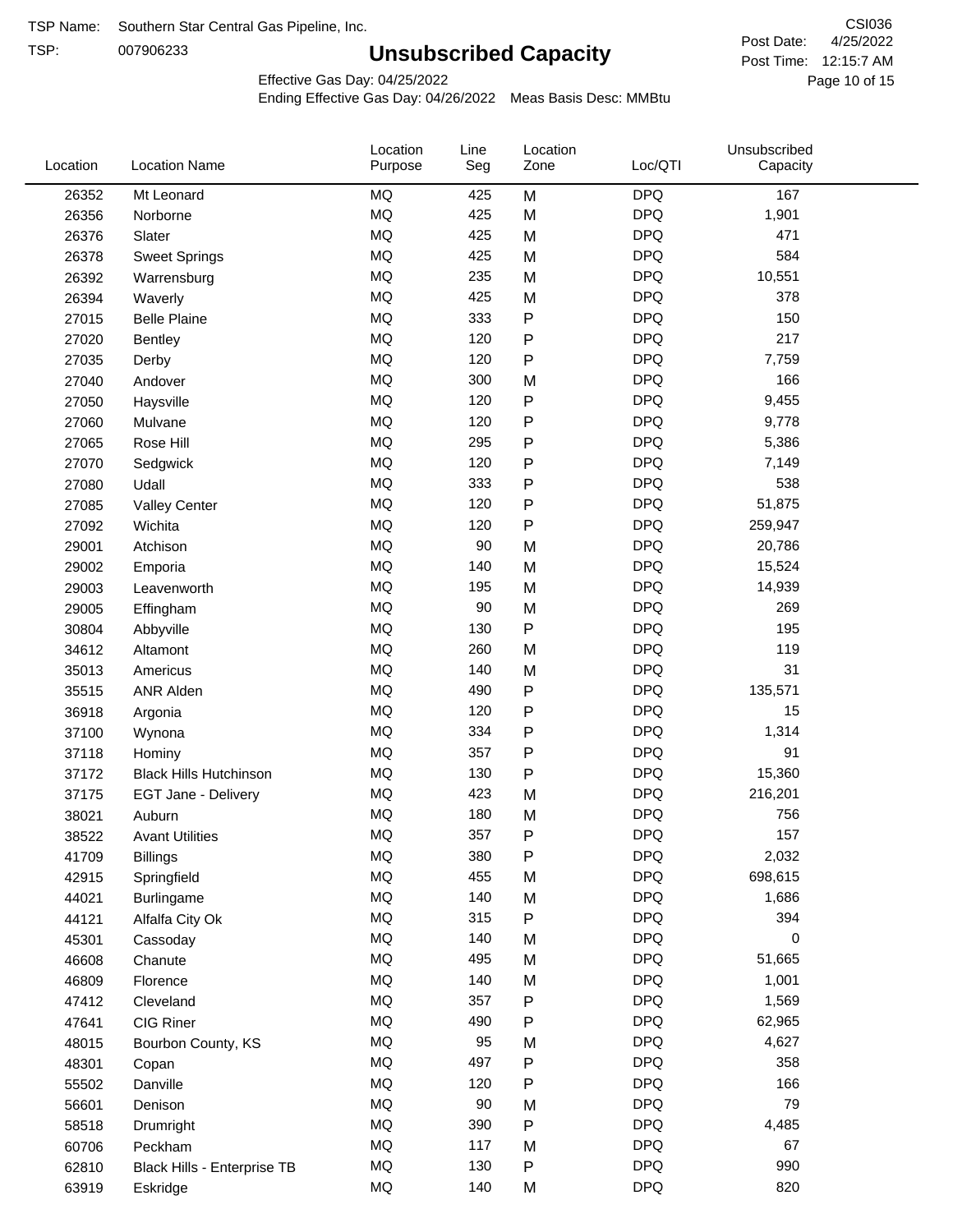TSP:

# **Unsubscribed Capacity**

4/25/2022 Page 11 of 15 Post Time: 12:15:7 AM CSI036 Post Date:

Unsubscribed

Effective Gas Day: 04/25/2022

Location

Ending Effective Gas Day: 04/26/2022 Meas Basis Desc: MMBtu

Line

Location

| Location | <b>Location Name</b>          | Purpose   | Seg | Zone | Loc/QTI    | Capacity |  |
|----------|-------------------------------|-----------|-----|------|------------|----------|--|
| 68015    | Ford                          | MQ        | 130 | P    | <b>DPQ</b> | 424      |  |
| 68518    | Freedom                       | MQ        | 315 | P    | <b>DPQ</b> | 12       |  |
| 70408    | Garnett KS                    | MQ        | 496 | M    | <b>DPQ</b> | 15,099   |  |
| 70610    | Gate                          | <b>MQ</b> | 315 | P    | <b>DPQ</b> | 63       |  |
| 74416    | Pocasset                      | <b>MQ</b> | 340 | P    | <b>DPQ</b> | 96       |  |
| 77118    | Granby                        | MQ        | 455 | M    | <b>DPQ</b> | 816      |  |
| 77308    | <b>Bonner Springs Ks</b>      | MQ        | 190 | M    | <b>DPQ</b> | 7,104    |  |
| 77512    | Eureka, Toronto & Neal        | MQ        | 140 | M    | <b>DPQ</b> | 2,306    |  |
| 77705    | Anthony                       | MQ        | 120 | P    | <b>DPQ</b> | 26,858   |  |
| 80312    | Hamilton Ks                   | MQ        | 140 | M    | <b>DPQ</b> | 445      |  |
| 80515    | Atmos - Strong Cty &          | MQ        | 140 | M    | <b>DPQ</b> | 27       |  |
| 83418    | Howard Ks                     | <b>MQ</b> | 498 | M    | <b>DPQ</b> | 3,629    |  |
| 84021    | Humboldt Ks                   | MQ        | 495 | M    | <b>DPQ</b> | 4,390    |  |
| 86717    | Iola Ks                       | <b>MQ</b> | 495 | M    | <b>DPQ</b> | 10,749   |  |
| 96108    | <b>Black Hills - Lawrence</b> | MQ        | 180 | M    | <b>DPQ</b> | 45,466   |  |
| 96912    | Kechi Ks                      | MQ        | 120 | P    | <b>DPQ</b> | 150      |  |
| 97112    | Copeland                      | MQ        | 130 | P    | <b>DPQ</b> | 15,628   |  |
| 102512   | Lebo                          | MQ        | 493 | M    | <b>DPQ</b> | 273      |  |
| 103101   | Lenapah                       | MQ        | 225 | M    | <b>DPQ</b> | 249      |  |
| 104615   | Liberal                       | MQ        | 260 | M    | <b>DPQ</b> | 204      |  |
| 108119   | Ochelata                      | MQ        | 357 | P    | <b>DPQ</b> | 168      |  |
| 108221   | Washington                    | MQ        | 497 | P    | <b>DPQ</b> | 395      |  |
| 110412   | McLouth                       | MQ        | 170 | M    | <b>DPQ</b> | 113      |  |
| 110908   | Mannford                      | MQ        | 357 | Ρ    | <b>DPQ</b> | 456      |  |
| 113612   | Webb City, OK TB              | MQ        | 335 | Ρ    | <b>DPQ</b> | 317      |  |
| 113713   | Osage City Ok                 | MQ        | 357 | Ρ    | <b>DPQ</b> | 239      |  |
| 113812   | Clinton & Leeton              | MQ        | 235 | M    | <b>DPQ</b> | 21,928   |  |
| 113852   | Marshall                      | <b>MQ</b> | 425 | M    | <b>DPQ</b> | 14,581   |  |
| 113856   | Nevada                        | MQ        | 95  | M    | <b>DPQ</b> | 9,333    |  |
| 113864   | <b>Platte City</b>            | MQ        | 250 | M    | <b>DPQ</b> | 2,890    |  |
| 113872   | Lexington-Richmond-Henrietta  | MQ        | 425 | M    | <b>DPQ</b> | 3,022    |  |
| 113876   | Sedalia                       | MQ        | 235 | M    | <b>DPQ</b> | 26,188   |  |
| 113880   | <b>Tracy</b>                  | $\sf{MQ}$ | 250 | M    | <b>DPQ</b> | 135      |  |
| 113892   | Weston                        | MQ        | 250 | M    | <b>DPQ</b> | 1,140    |  |
| 118121   | Mulberry                      | MQ        | 260 | M    | <b>DPQ</b> | 239      |  |
| 118321   | Mulhall                       | MQ        | 400 | P    | <b>DPQ</b> | 150      |  |
| 120000   | Spire                         | MQ        | 235 | M    | <b>DPQ</b> | 13,115   |  |
| 121110   | Neodesha                      | MQ        | 495 | M    | <b>DPQ</b> | 6,410    |  |
| 121315   | Neosho Rapids                 | MQ        | 493 | M    | <b>DPQ</b> | 289      |  |
| 121415   | <b>NGPL Barton</b>            | MQ        | 490 | Ρ    | <b>DPQ</b> | 184,224  |  |
| 121515   | <b>NGPL Ford</b>              | MQ        | 130 | Ρ    | <b>DPQ</b> | 269,500  |  |
| 122715   | Afton-Fairland-Grove-Jay      | MQ        | 225 | M    | <b>DPQ</b> | 6,793    |  |
| 122915   | Norwich                       | MQ        | 120 | Ρ    | <b>DPQ</b> | 124      |  |
| 125315   | Oilton                        | MQ        | 357 | Ρ    | <b>DPQ</b> | 1,130    |  |
| 129311   | <b>ONG Harper County</b>      | MQ        | 315 | Ρ    | <b>DPQ</b> | 7,083    |  |
| 129712   | Olivet                        | MQ        | 493 | M    | <b>DPQ</b> | 24       |  |
| 130001   | Orlando                       | MQ        | 400 | P    | <b>DPQ</b> | 219      |  |
| 132018   | Oronogo                       | MQ        | 450 | M    | <b>DPQ</b> | 256      |  |
| 132519   | Osage City Ks                 | MQ        | 140 | M    | <b>DPQ</b> | 3,551    |  |
|          |                               |           |     |      |            |          |  |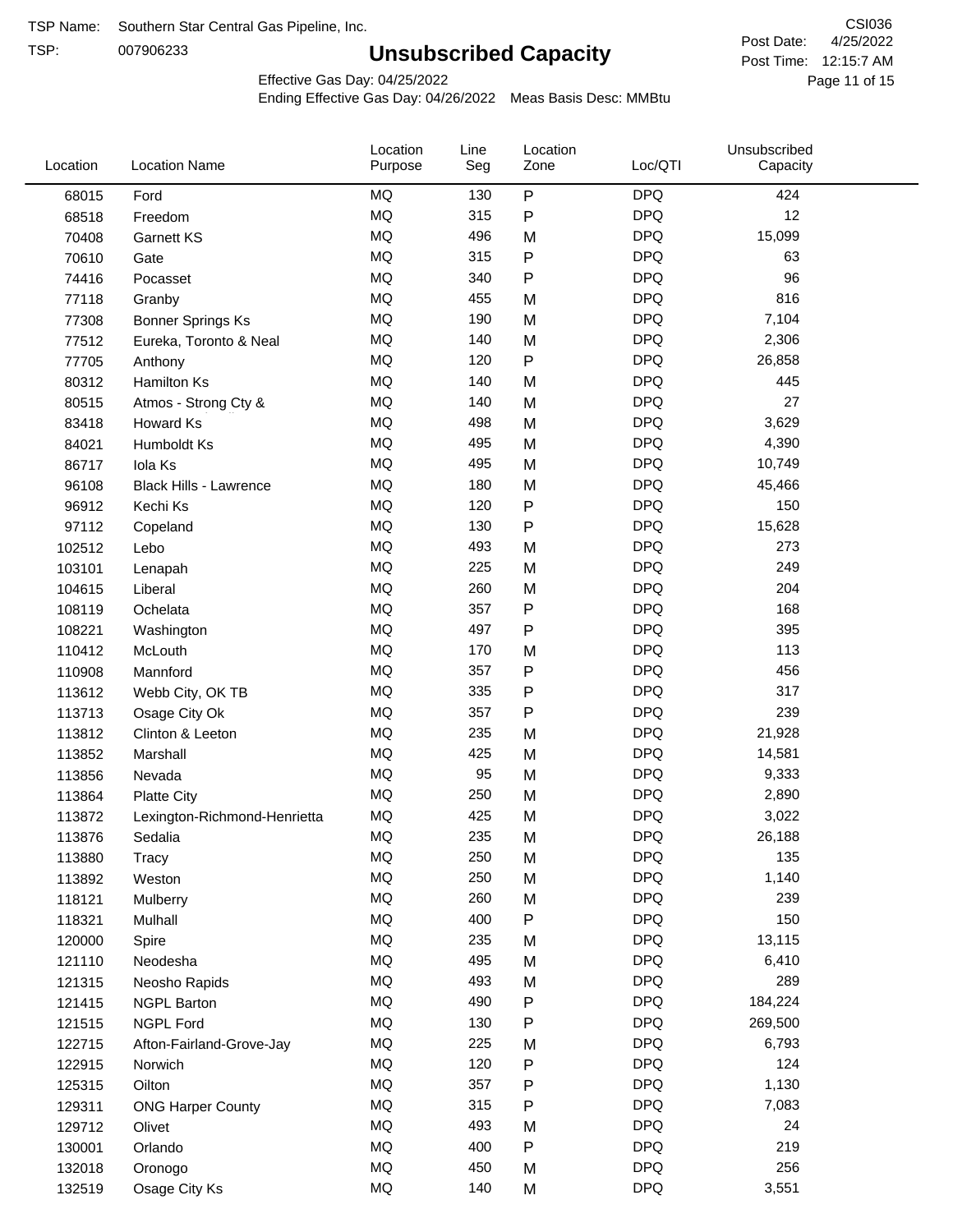TSP:

# **Unsubscribed Capacity**

4/25/2022 Page 12 of 15 Post Time: 12:15:7 AM CSI036 Post Date:

Effective Gas Day: 04/25/2022

| Location | <b>Location Name</b>             | Location<br>Purpose | Line<br>Seg | Location<br>Zone | Loc/QTI    | Unsubscribed<br>Capacity |  |
|----------|----------------------------------|---------------------|-------------|------------------|------------|--------------------------|--|
| 135533   | <b>PEPL Princeton</b>            | MQ                  | 496         | M                | <b>DPQ</b> | 106,178                  |  |
| 135808   | Partridge                        | MQ                  | 130         | P                | <b>DPQ</b> | 134                      |  |
| 136701   | <b>Black Hills Reno</b>          | MQ                  | 130         | P                | <b>DPQ</b> | 12,912                   |  |
| 137550   | <b>Black Hills South Wichita</b> | <b>MQ</b>           | 120         | P                | <b>DPQ</b> | 18,975                   |  |
| 139712   | Plattsburg                       | <b>MQ</b>           | 250         | M                | <b>DPQ</b> | 1,764                    |  |
| 145950   | Merino                           | MQ                  | 490         | P                | <b>DPQ</b> | 156                      |  |
| 150418   | Ramona                           | MQ                  | 357         | Ρ                | <b>DPQ</b> | 396                      |  |
| 151525   | Reading                          | MQ                  | 140         | M                | <b>DPQ</b> | 20                       |  |
| 154501   | Nelagoney                        | MQ                  | 334         | P                | <b>DPQ</b> | 179                      |  |
| 157025   | Severy                           | MQ                  | 498         | M                | <b>DPQ</b> | 142                      |  |
| 163100   | Superior                         | MQ                  | 265         | M                | <b>DPQ</b> | 336                      |  |
| 164725   | Sylvia                           | MQ                  | 130         | P                | <b>DPQ</b> | 141                      |  |
| 168112   | Transwestern Canadian - Del.     | MQ                  | 458         | P                | <b>DPQ</b> | 230,000                  |  |
| 168612   | Chetopa & Rural                  | MQ                  | 260         | M                | <b>DPQ</b> | 678                      |  |
| 168620   | Edna & Bartlett                  | MQ                  | 260         | M                | <b>DPQ</b> | 248                      |  |
| 172812   | Conner Area                      | MQ                  | 195         | M                | <b>DPQ</b> | 139                      |  |
| 172820   | Easton & Lowemont                | MQ                  | 195         | M                | <b>DPQ</b> | 223                      |  |
| 172822   | Savonburg & Elsmore              | MQ                  | 95          | M                | <b>DPQ</b> | 600                      |  |
| 172828   | <b>Fall River</b>                | MQ                  | 498         | M                | <b>DPQ</b> | 378                      |  |
| 172832   | Galesburg                        | MQ                  | 495         | M                | <b>DPQ</b> | 191                      |  |
| 172834   | Atmos Energy - Olathe            | MQ                  | 190         | M                | <b>DPQ</b> | 23,240                   |  |
| 172836   | Havana                           | MQ                  | 117         | M                | <b>DPQ</b> | 54                       |  |
| 172838   | Hillsdale                        | MQ                  | 235         | M                | <b>DPQ</b> | 202                      |  |
| 172844   | Jarbalo                          | <b>MQ</b>           | 170         | M                | <b>DPQ</b> | 146                      |  |
| 172848   | Kickapoo                         | <b>MQ</b>           | 250         | M                | <b>DPQ</b> | 241                      |  |
| 172855   | Liberty                          | MQ                  | 260         | M                | <b>DPQ</b> | 2,880                    |  |
| 172857   | Linwood                          | MQ                  | 195         | M                | <b>DPQ</b> | 330                      |  |
| 172860   | Mc Cune                          | MQ                  | 260         | M                | <b>DPQ</b> | 242                      |  |
| 172862   | Moorehead                        | MQ                  | 495         | M                | <b>DPQ</b> | 32                       |  |
| 172864   | Moorehead Rural                  | MQ                  | 495         | M                | <b>DPQ</b> | 1,014                    |  |
| 172866   | Mound Valley                     | MQ                  | 260         | M                | <b>DPQ</b> | 101                      |  |
| 172870   | Niotaze                          | MQ                  | 117         | м                | <b>DPQ</b> | 351                      |  |
| 172880   | <b>Pleasant Valley</b>           | MQ                  | 180         | M                | <b>DPQ</b> | 24                       |  |
| 172885   | Reno Area                        | MQ                  | 195         | M                | <b>DPQ</b> | 36                       |  |
| 172892   | Wyandotte                        | MQ                  | 190         | M                | <b>DPQ</b> | 10,018                   |  |
| 172944   | Coffeyville Area                 | MQ                  | 260         | M                | <b>DPQ</b> | 138,016                  |  |
| 173214   | Uniontown                        | MQ                  | 95          | M                | <b>DPQ</b> | 276                      |  |
| 176819   | Viola                            | MQ                  | 120         | P                | <b>DPQ</b> | 120                      |  |
| 180311   | Wakita                           | MQ                  | 315         | Ρ                | <b>DPQ</b> | 74                       |  |
| 181013   | Walton                           | MQ                  | 140         | M                | <b>DPQ</b> | 138                      |  |
| 181715   | Wann                             | MQ                  | 225         | M                | <b>DPQ</b> | 65                       |  |
| 223001   | Atchison Eng Defense Ind Plt     | MQ                  | 90          | M                | <b>DPQ</b> | 137                      |  |
| 224501   | <b>ICI Chemical Plant</b>        | MQ                  | 450         | M                | <b>DPQ</b> | 1,880                    |  |
| 225001   | Augusta Sewage Plant             | MQ                  | 295         | Ρ                | <b>DPQ</b> | 63                       |  |
| 243501   | <b>Beech Aircraft Plant</b>      | MQ                  | 120         | Ρ                | <b>DPQ</b> | 5,725                    |  |
| 253001   | Roenbaugh Lease Irrigation       | MQ                  | 130         | Ρ                | <b>DPQ</b> | 107                      |  |
| 266001   | Boeing No 2 Plant                | MQ                  | 120         | Ρ                | <b>DPQ</b> | 16,419                   |  |
| 274001   | Pleasant Valley Irr.             | MQ                  | 130         | Ρ                | <b>DPQ</b> | 233                      |  |
| 285501   | <b>Buildex Haydite Plant</b>     | MQ                  | 250         | M                | <b>DPQ</b> | 8,075                    |  |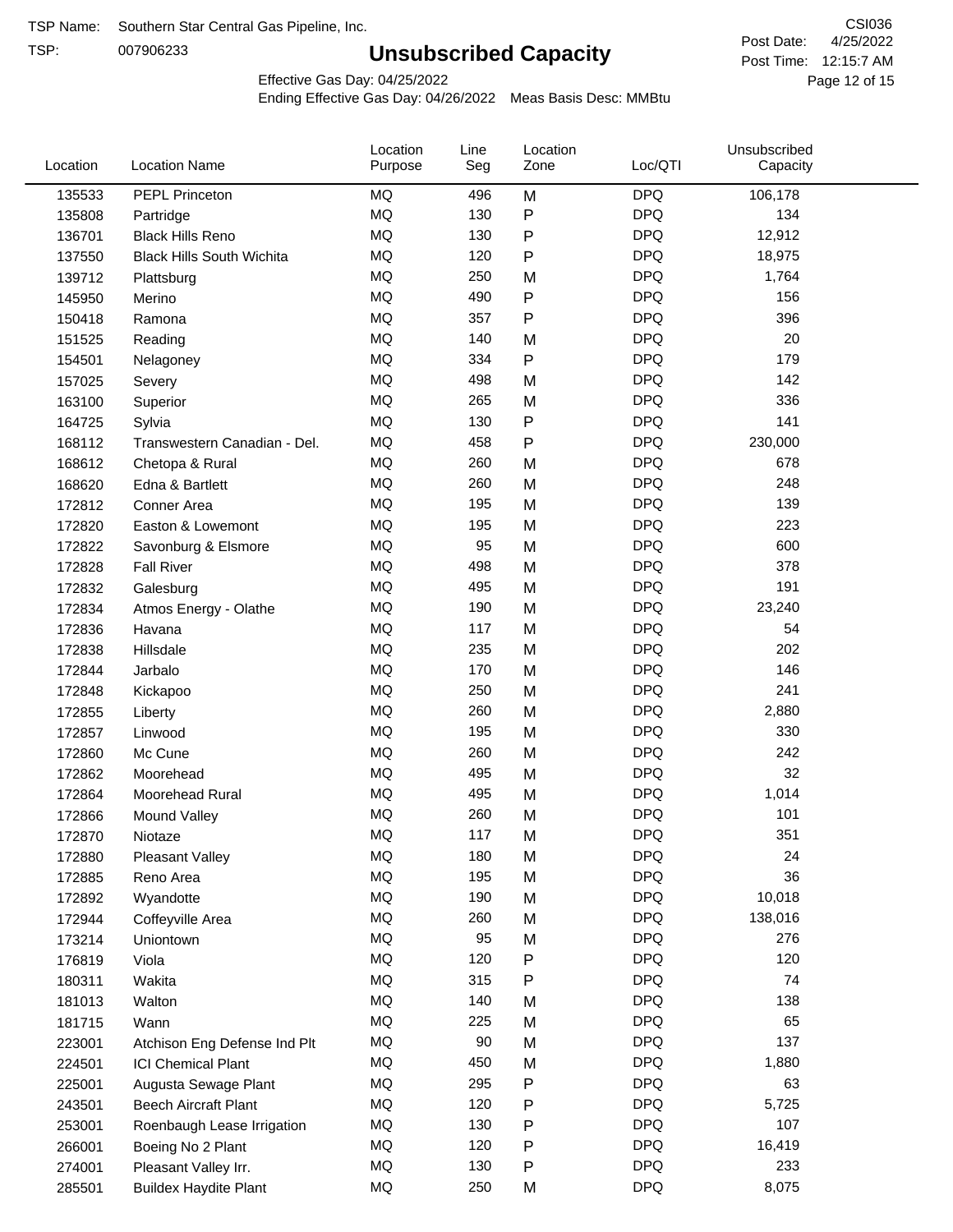TSP:

# **Unsubscribed Capacity**

4/25/2022 Page 13 of 15 Post Time: 12:15:7 AM CSI036 Post Date:

Effective Gas Day: 04/25/2022

| Location | <b>Location Name</b>             | Location<br>Purpose | Line<br>Seg | Location<br>Zone | Loc/QTI    | Unsubscribed<br>Capacity |  |
|----------|----------------------------------|---------------------|-------------|------------------|------------|--------------------------|--|
| 290301   | So Ks & Ok Rr Depot Store &      | MQ                  | 177         | M                | <b>DPQ</b> | $\overline{c}$           |  |
| 297501   | Cargill Salt                     | MQ                  | 315         | ${\sf P}$        | <b>DPQ</b> | 639                      |  |
| 298001   | Carlson Prodts Mfg Plant         | MQ                  | 120         | P                | <b>DPQ</b> | 185                      |  |
| 303701   | Central Plain Feedyard           | <b>MQ</b>           | 315         | ${\sf P}$        | <b>DPQ</b> | 151                      |  |
| 310001   | Church SW Irrigation             | MQ                  | 130         | P                | <b>DPQ</b> | 60                       |  |
| 329401   | Phillips 66 Ponca City Refinery  | MQ                  | 335         | $\mathsf{P}$     | <b>DPQ</b> | 10,000                   |  |
| 332501   | Lawrence Plt Atmos               | MQ                  | 195         | M                | <b>DPQ</b> | 64,427                   |  |
| 334101   | Copeland RE Irrigation           | MQ                  | 130         | ${\sf P}$        | <b>DPQ</b> | 60                       |  |
| 354001   | Derstein Irrigation              | MQ                  | 130         | P                | <b>DPQ</b> | 60                       |  |
| 355001   | Detrixhe S Irrigation            | MQ                  | 458         | P                | <b>DPQ</b> | 66                       |  |
| 363001   | Wilroads Irrigation              | MQ                  | 130         | ${\sf P}$        | <b>DPQ</b> | 534                      |  |
| 378501   | <b>Empire Riverton</b>           | MQ                  | 260         | M                | <b>DPQ</b> | 32,727                   |  |
| 378502   | <b>Empire Energy Center</b>      | MQ                  | 455         | M                | <b>DPQ</b> | 99,068                   |  |
| 378503   | <b>Empire Stateline South</b>    | MQ                  | 260         | M                | <b>DPQ</b> | 35,000                   |  |
| 378504   | <b>Empire Stateline North</b>    | MQ                  | 260         | M                | <b>DPQ</b> | 61,589                   |  |
| 383501   | <b>FMC Chemical Plant</b>        | MQ                  | 195         | M                | <b>DPQ</b> | 4,709                    |  |
| 385001   | Farley Machine Shop              | MQ                  | 45          | ${\sf P}$        | <b>DPQ</b> | 61                       |  |
| 387001   | <b>PCS Phosphate</b>             | MQ                  | 260         | M                | <b>DPQ</b> | 1,255                    |  |
| 388001   | Dodge City Plt Koch Nitrogen     | MQ                  | 130         | P                | <b>DPQ</b> | 53,235                   |  |
| 411501   | Gaines FD Burkett Lease          | MQ                  | 140         | M                | <b>DPQ</b> | 262                      |  |
| 428601   | Glacier Mckee-Miller-Thrall-Ma   | MQ                  | 140         | M                | <b>DPQ</b> | 126                      |  |
| 433001   | Goodyear Topeka Tire Plant       | MQ                  | 180         | M                | <b>DPQ</b> | 5,724                    |  |
| 435501   | <b>Gospel Church Building</b>    | MQ                  | 195         | M                | <b>DPQ</b> | $\overline{2}$           |  |
| 441300   | Kansas Hugoton                   | 7S                  | 130         | P                | SGQ        | 52,055                   |  |
| 442350   | Sedalia @ Ottawa                 | 7S                  | 235         | M                | SGQ        | 904                      |  |
| 442351   | Little Mo                        | 7S                  | 235         | M                | SGQ        | 0                        |  |
| 443150   | <b>Straight Blackwell</b>        | 7S                  | 315         | ${\sf P}$        | SGQ        | 0                        |  |
| 443151   | Waynoka Lateral                  | 7S                  | 315         | P                | SGQ        | 102,337                  |  |
| 443152   | Straight Blackwell @ Beaver      | 7S                  | 315         | ${\sf P}$        | SGQ        | 47,725                   |  |
| 443800   | <b>Edmond Blackwell</b>          | 7S                  | 380         | P                | SGQ        | 839                      |  |
| 443851   | <b>LS385 Delivery Constraint</b> | 7S                  | 385         | P                | SGQ        | 134,541                  |  |
| 444001   | West Edmond                      | 7S                  | 400         | P                | SGQ        | 2,440                    |  |
| 444003   | South Maysville Delivery         | 7S                  | 400         | P                | SGQ        | 105,412                  |  |
| 444550   | Saginaw CS Area Deliveries       | 7S                  | 455         | M                | SGQ        | 71,239                   |  |
| 444580   | Canadian Blackwell               | 7S                  | 458         | P                | SGQ        | 0                        |  |
| 444581   | Canadian Blackwell @             | 7S                  | 458         | P                | SGQ        | 118,611                  |  |
| 444582   | Canadian Blackwell @ Mutual      | 7S                  | 458         | P                | SGQ        | 0                        |  |
| 444901   | <b>Rawlins Hesston Delivery</b>  | 7S                  | 490         | P                | SGQ        | 121,424                  |  |
| 444902   | <b>Riner Delivery</b>            | 7S                  | 490         | P                | SGQ        | 184,693                  |  |
| 445538   | Montezuma CS                     | MV                  | 130         | P                | <b>MLQ</b> | 56,201                   |  |
| 445569   | <b>Riner CS</b>                  | MV                  | 490         | P                | <b>MLQ</b> | 1,000                    |  |
| 445577   | Levant CS                        | MV                  | 490         | P                | <b>MLQ</b> | 1,384                    |  |
| 449003   | Edmond CS w/o OK                 | MV                  | 400         | ${\sf P}$        | <b>MLQ</b> | 1,763                    |  |
| 462001   | <b>Heartland Cement Plant</b>    | MQ                  | 495         | M                | <b>DPQ</b> | 1,046                    |  |
| 465001   | Herzog Cont                      | MQ                  | 250         | M                | <b>DPQ</b> | 3,000                    |  |
| 495501   | Kanopolis Salt Plt Independent   | MQ                  | 265         | M                | <b>DPQ</b> | 61                       |  |
| 519501   | Richie/Ripley                    | MQ                  | 120         | P                | <b>DPQ</b> | 448                      |  |
| 522502   | Lawrence Power Plt               | MQ                  | 180         | M                | <b>DPQ</b> | 138,069                  |  |
| 526001   | Ks Pen Boiler                    | MQ                  | 195         | M                | <b>DPQ</b> | 805                      |  |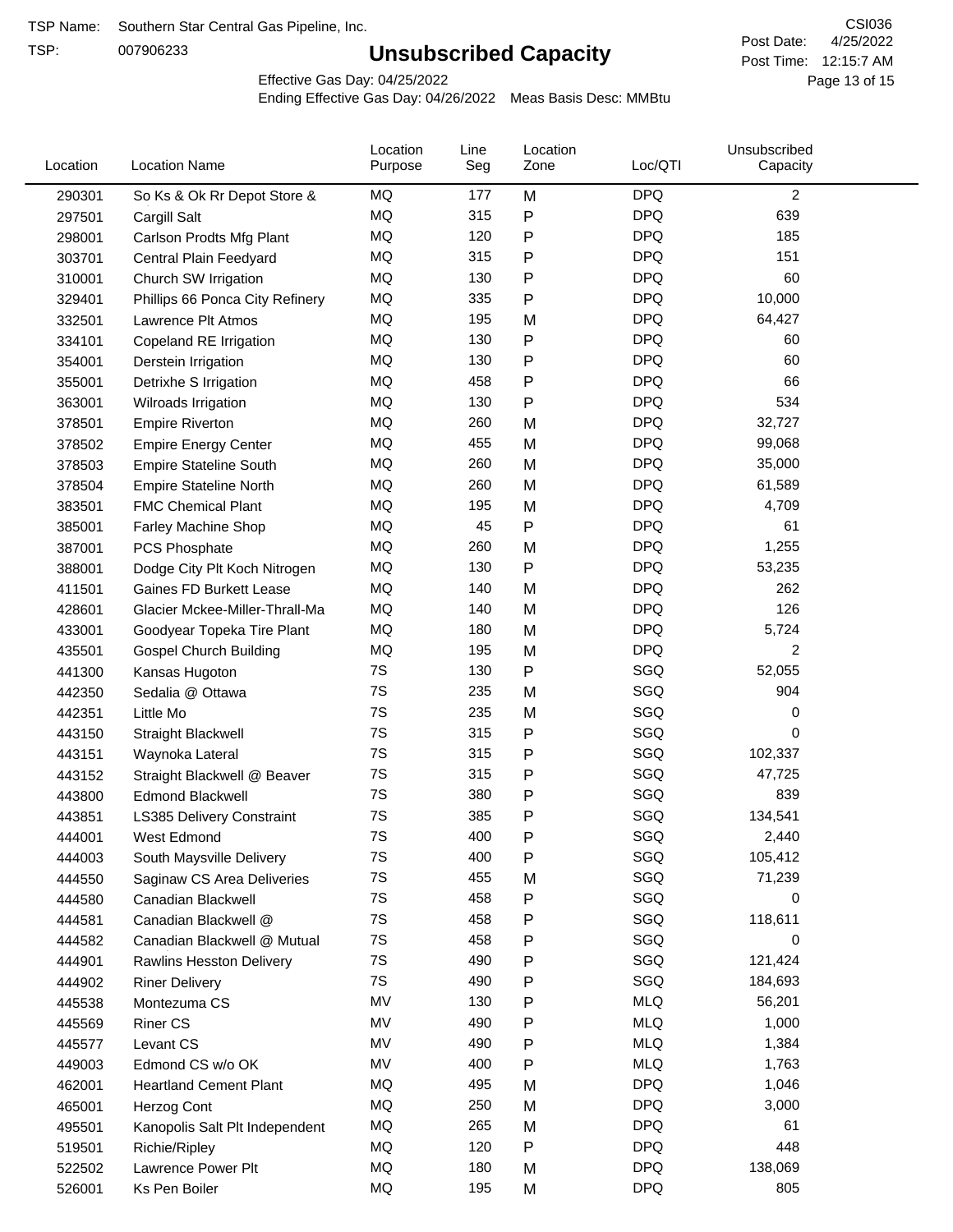TSP:

# **Unsubscribed Capacity**

4/25/2022 Page 14 of 15 Post Time: 12:15:7 AM CSI036 Post Date:

Effective Gas Day: 04/25/2022

| Location | <b>Location Name</b>                     | Location<br>Purpose | Line<br>Seg | Location<br>Zone | Loc/QTI    | Unsubscribed<br>Capacity |
|----------|------------------------------------------|---------------------|-------------|------------------|------------|--------------------------|
| 526201   | Ks Pen Kitchen                           | MQ                  | 195         | M                | <b>DPQ</b> | 626                      |
| 527502   | <b>Black Hills- Lawrence Service</b>     | MQ                  | 195         | M                | <b>DPQ</b> | 46                       |
| 527701   | <b>Black Hills- Matfield Green</b>       | MQ                  | 140         | M                | <b>DPQ</b> | 61                       |
| 527702   | <b>Black Hills- Towanda Service</b>      | MQ                  | 300         | M                | <b>DPQ</b> | 48                       |
| 527704   | <b>Black Hills-Wellington</b>            | <b>MQ</b>           | 333         | P                | <b>DPQ</b> | 48                       |
| 527705   | <b>Black Hills- Belle Plaine Service</b> | MQ                  | 333         | P                | <b>DPQ</b> | 84                       |
| 527706   | Black Hills- S Wichita                   | MQ                  | 120         | P                | <b>DPQ</b> | 5                        |
| 541001   | L&S Beckerview, Inc                      | MQ                  | 90          | M                | <b>DPQ</b> | 137                      |
| 544101   | Knight Feedlot                           | MQ                  | 265         | M                | <b>DPQ</b> | 138                      |
| 545801   | Jayhawk Chemical Plant                   | MQ                  | 260         | M                | <b>DPQ</b> | 2,313                    |
| 560001   | Leavenworth Co Shop Heating              | MQ                  | 195         | M                | <b>DPQ</b> | 10                       |
| 571001   | <b>Bunge Milling Grain Dryer</b>         | MQ                  | 90          | M                | <b>DPQ</b> | 2,354                    |
| 588701   | Lyons Wtr Pump Station                   | MQ                  | 45          | P                | <b>DPQ</b> | 61                       |
| 592501   | <b>MEC Machine Shop</b>                  | <b>MQ</b>           | 177         | M                | <b>DPQ</b> | 186                      |
| 620001   | Langdon Pump Station                     | MQ                  | 130         | P                | <b>DPQ</b> | 1,000                    |
| 630204   | Ralph Green Powerplant                   | MQ                  | 235         | M                | <b>DPQ</b> | 19,500                   |
| 633001   | Mo State School Higginsville             | MQ                  | 425         | M                | <b>DPQ</b> | 164                      |
| 640001   | Monarch Humboldt Cem Plt                 | MQ                  | 495         | M                | <b>DPQ</b> | 8,127                    |
| 654101   | Mull Farms Irrigation                    | MQ                  | 130         | P                | <b>DPQ</b> | 186                      |
| 707001   | Oxford Alfala Dehy Plant                 | MQ                  | 333         | Ρ                | <b>DPQ</b> | 647                      |
| 709501   | <b>ONEOK Hutchinson Frac Plt</b>         | MQ                  | 130         | P                | <b>DPQ</b> | 11,186                   |
| 719001   | Petrolite Wax Refinery                   | MQ                  | 357         | Ρ                | <b>DPQ</b> | 4,930                    |
| 720001   | Woolaroc Lodge Phillips F                | MQ                  | 357         | Ρ                | <b>DPQ</b> | 168                      |
| 725001   | Harrisonville Prod Phillips Pp           | <b>MQ</b>           | 235         | M                | <b>DPQ</b> | 1,414                    |
| 725602   | Wichita Pump Sta Phillips Ppl            | MQ                  | 120         | Ρ                | <b>DPQ</b> | 641                      |
| 731001   | Pines Int'l Dehy Plant                   | MQ                  | 195         | M                | <b>DPQ</b> | 273                      |
| 739001   | Danny D. & Susan J. Post                 | MQ                  | 130         | P                | <b>DPQ</b> | 60                       |
| 753501   | Quivira Country Club House               | MQ                  | 190         | M                | <b>DPQ</b> | 121                      |
| 753701   | <b>ONEOK Medford</b>                     | MQ                  | 458         | Ρ                | <b>DPQ</b> | 44,700                   |
| 813001   | Wineteer School 260                      | MQ                  | 295         | P                | <b>DPQ</b> | 203                      |
| 813401   | Grant School 497                         | MQ                  | 195         | M                | <b>DPQ</b> | 45                       |
| 815401   | Minneha Grade School 259                 | MQ                  | 120         | P                | <b>DPQ</b> | 185                      |
| 846001   | Smith D Irrigation                       | MQ                  | 265         | M                | <b>DPQ</b> | 61                       |
| 850001   | Snook M Irrigation                       | MQ                  | 130         | Ρ                | <b>DPQ</b> | 44                       |
| 865001   | Southwest Elect Mfg Plant                | MQ                  | 400         | P                | <b>DPQ</b> | 394                      |
| 875001   | Stahl Spec Aluminum Alloy                | MQ                  | 235         | M                | <b>DPQ</b> | 4,936                    |
| 877001   | St Dept Boys Indust School               | MQ                  | 180         | M                | <b>DPQ</b> | 407                      |
| 910001   | <b>Total Ark City Oil Refinery</b>       | MQ                  | 333         | M                | <b>DPQ</b> | 203                      |
| 926501   | <b>Urschel DR Irrigation</b>             | MQ                  | 458         | Ρ                | <b>DPQ</b> | 256                      |
| 928001   | Mcconnell Air Force Base                 | MQ                  | 295         | P                | <b>DPQ</b> | 7,803                    |
| 929201   | Ft. Leavenworth Army Base                | MQ                  | 250         | M                | <b>DPQ</b> | 18,888                   |
| 932001   | Leavenworth Penitentiary                 | MQ                  | 250         | M                | <b>DPQ</b> | 3,206                    |
| 934201   | Va Admin Center                          | MQ                  | 195         | M                | <b>DPQ</b> | 6,827                    |
| 962001   | Sunflower Electric - Judson              | MQ                  | 130         | P                | <b>DPQ</b> | 70,924                   |
| 990001   | Yost LM Irrigation                       | MQ                  | 265         | M                | <b>DPQ</b> | 61                       |
| 999000   | PMI - Prod to Mkt Interface              | MQ                  | 909         | Ρ                | <b>DPQ</b> | 0                        |
| 999000   | PMI - Prod to Mkt Interface              | M <sub>2</sub>      | 909         | M                | <b>RPQ</b> | 0                        |
| 999001   | Rawlins-Hesston P/M Interface            | MQ                  | 490         | P                | <b>DPQ</b> | 180,938                  |
| 999001   | Rawlins-Hesston P/M Interface            | M <sub>2</sub>      | 490         | M                | <b>RPQ</b> | 180,938                  |